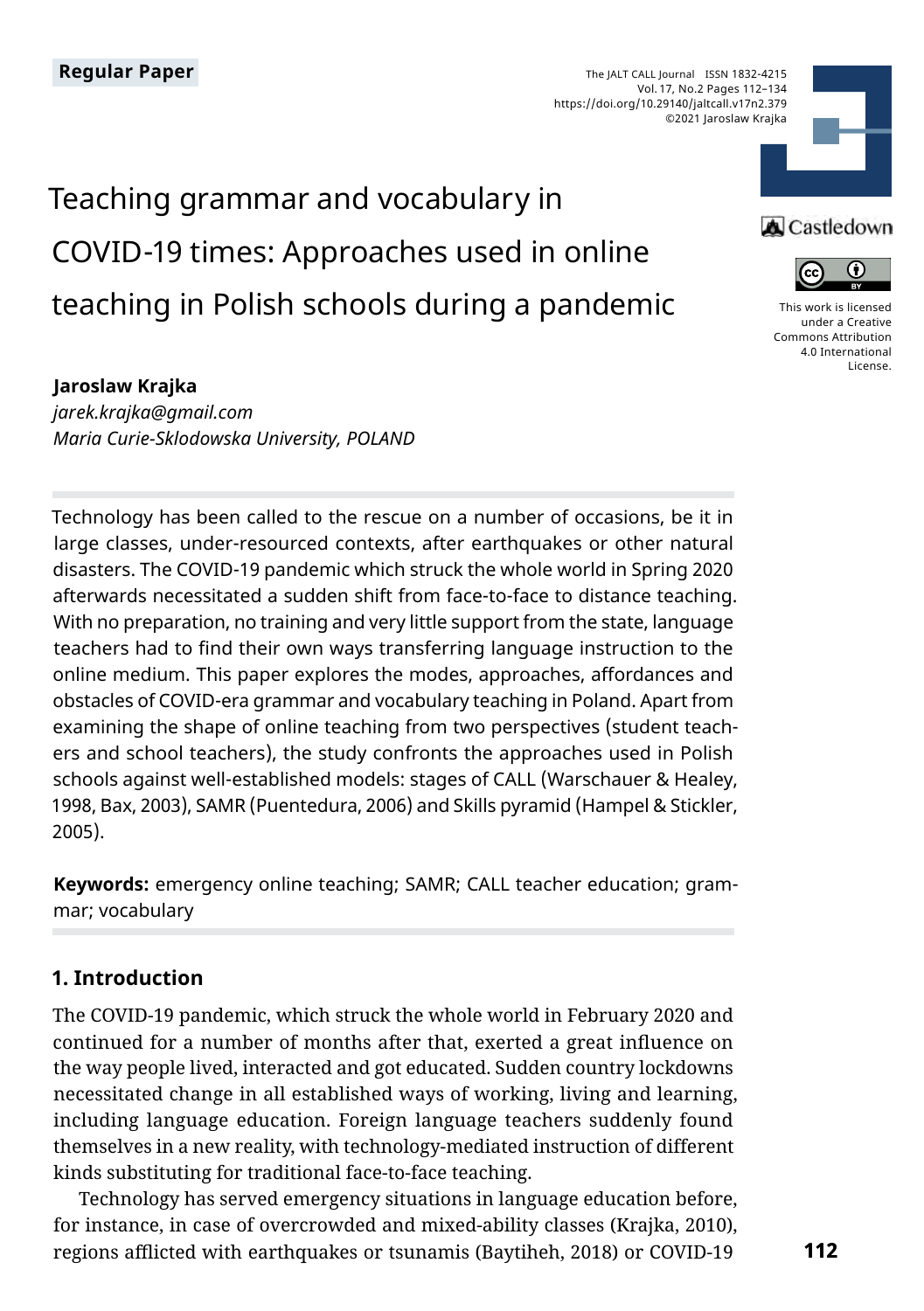lockdowns (Dhawan, 2020). Similarly to those contexts of natural disasters, COVID-era language education in Poland was marked by a sudden shift from traditional to distance teaching, inadequate provision of computer resources for students, lack of Ministry-recommended platform, varying degree of support received by language teachers at schools from principals and Information Technology (IT) teachers/technicians. Consequently, the summer term from mid-March 2020 till the end of the 2019/2020 school year exhibited a great diversity of approaches, procedures, activities, and teaching styles, which were used by language teachers in primary and secondary instruction.

The present paper will investigate the faces of COVID-era vocabulary and grammar instruction in Polish schools. In particular, it is our interest to see what kinds of activities were implemented and which online tools proved particularly useful to assist grammar/vocabulary teaching. On the basis of these data elicited from student teachers and their mentors, we will try to generalize on which approaches to Computer-Assisted Language Learning (CALL) they can be attributed to and to what extent language teachers sought replacement, augmentation, modification or reformulation of traditional instruction in the online mode. To that end, lesson plans, digital resources, observations and interviews conducted during teaching practices by applied linguistics students in April, May and June 2020 will be subject to analysis and evaluation in reference to Puentedura's (2006) SAMR model and Hampel and Stickler's (2005) "Skills pyramid" model.

# **2. Background to the study**

### *2.1. Grammar and vocabulary technology-mediated instruction*

Much research has been conducted into how computer-mediated teaching, be it in the online, blended or self-study mode, enhances acquisition of components of language. In particular, previous studies explored the effect on grammar and vocabulary acquisition exercised by watching animated subtitled cartoons (Karakas & Saricoban, 2012), captioned and caption-glossed business English videos (Hsu, 2018); teacher-guided and individual corpus consultation (Marinov, 2013), task sharing in MALL-mediated social networks (Khodabandeh *et al.*, 2017), Moodle-based social constructivist learning (Bataineh & Mayyas, 2017), collaborative comic-strip creation (Cabrera *et al.*, 2018), vocabulary reporting activities (Arifani *et al.*, 2020), English for Academic Purposes (EAP) items retention (Simanjuntak, 2020), learner-constructed concept-mapping (Liu, 2016), online flashcard paired associate practice (McLean *et al.*, 2013), indicating increased gains in vocabulary and grammar in experimental groups exposed to computer-mediated treatment.

CALL research into grammar and vocabulary acquisition has also focused, quite extensively, on the design of personalized learning environments, be it in ready-made (e.g., Moodle – Bataineh and Mayyas, 2017; Quizlet – Dizon, 2016) or custom-made form (Stockwell, 2013). Alternatively, adapting materials to open new vocabulary acquisition possibilities has been explored, mostly within

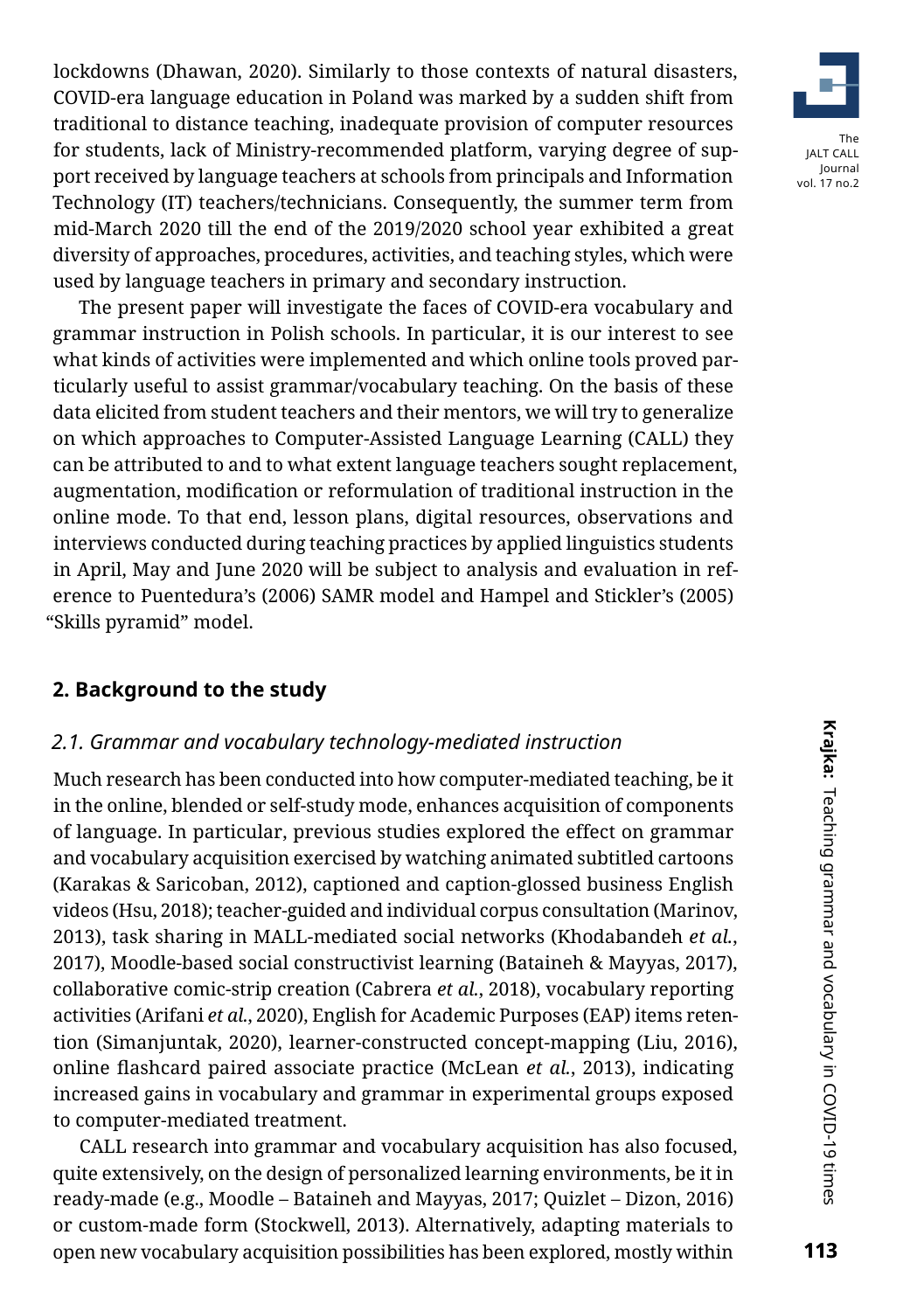the use of hypertext-based textual glosses (deRidder, 2002), text-picture glosses (Yoshii, 2006), multimedia glosses (Yanguas, 2009; Ramezanali & Faez, 2019), as well as concordance-based glossing (Lee *et al.*, 2017). Enhancing grammar teaching with technology has taken various forms, mainly in the blended learning mode. As proved by Li and Hegelheimer (2013), students' performance in a grammar-oriented mobile application reflects their progress in self-editing, is positively correlated with the gains on a grammar post-test, an increase in self-editing corrections, and a reduction in errors in writing assignments. In yet another instructional approach (Leong *et al.*, 2019), digital storytelling assisted acquisition of grammar and vocabulary within the framework of Cognitive Theory of Multimedia Learning (Mayer, 2001) enabled implicit vocabulary and grammar learning. Blended teaching of grammar and vocabulary, finally, can rely on Data-Driven Learning and corpus consultations (e.g., Huang & Liou, 2007; Marinov, 2013), through which learners can improve their grammar and vocabulary scores after engaging in individual and teacher-guided online activities.

# *2.2. Approaches to designing technology-mediated grammar/vocabulary teaching – from Behaviourist CALL to SAMR*

As early theorists of Computer-Assisted Language Learning (CALL) show, technology-mediated instruction emerged from and was juxtaposed against dominant theories and approaches to learning in general. As a result, the early distinction into behaviourist, communicative and integrative technology-mediated instruction was developed (Warschauer, 1996; Warschauer and Healey; 1998). Pejoratively viewed as 'drill-and-kill', the behaviourist form-focused activities in which the computer plays the role of a mechanical tutor which allows students to progress through the material at their own pace, delivering unbiased feedback and administering repetitive close-ended activities prove to be highly useful even in the 21st century, obviously, in new multimedia environments such as Duolingo, Memrise or Quizlet (Dizon, 2016).

The Communicative CALL approach, with focus on using forms rather than on forms themselves, and implicit grammar teaching, enables students to generate original utterances rather than just manipulating prefabricated language, creating a computer-based environment in which only the target language is used and in a natural fashion (Warschauer and Healey, 1998). Consequently, in a communicative classroom a computer is used to stimulate discussion, writing or critical thinking, and is often viewed as a tool or 'workhorse' while learners have more choice, control and interaction (Davies, 2002). With the predominance of communicative approaches in language classrooms nowadays, a renewed look at Communicative CALL procedures is useful to make technology-mediated grammar and vocabulary teaching compatible with coursebooks and curricula used in brick and mortar classrooms.

Integrative CALL came into existence following the shift from a cognitive to a social view of Communicative Language Teaching, which "placed greater emphasis on language use in authentic social contexts" (Warschauer and

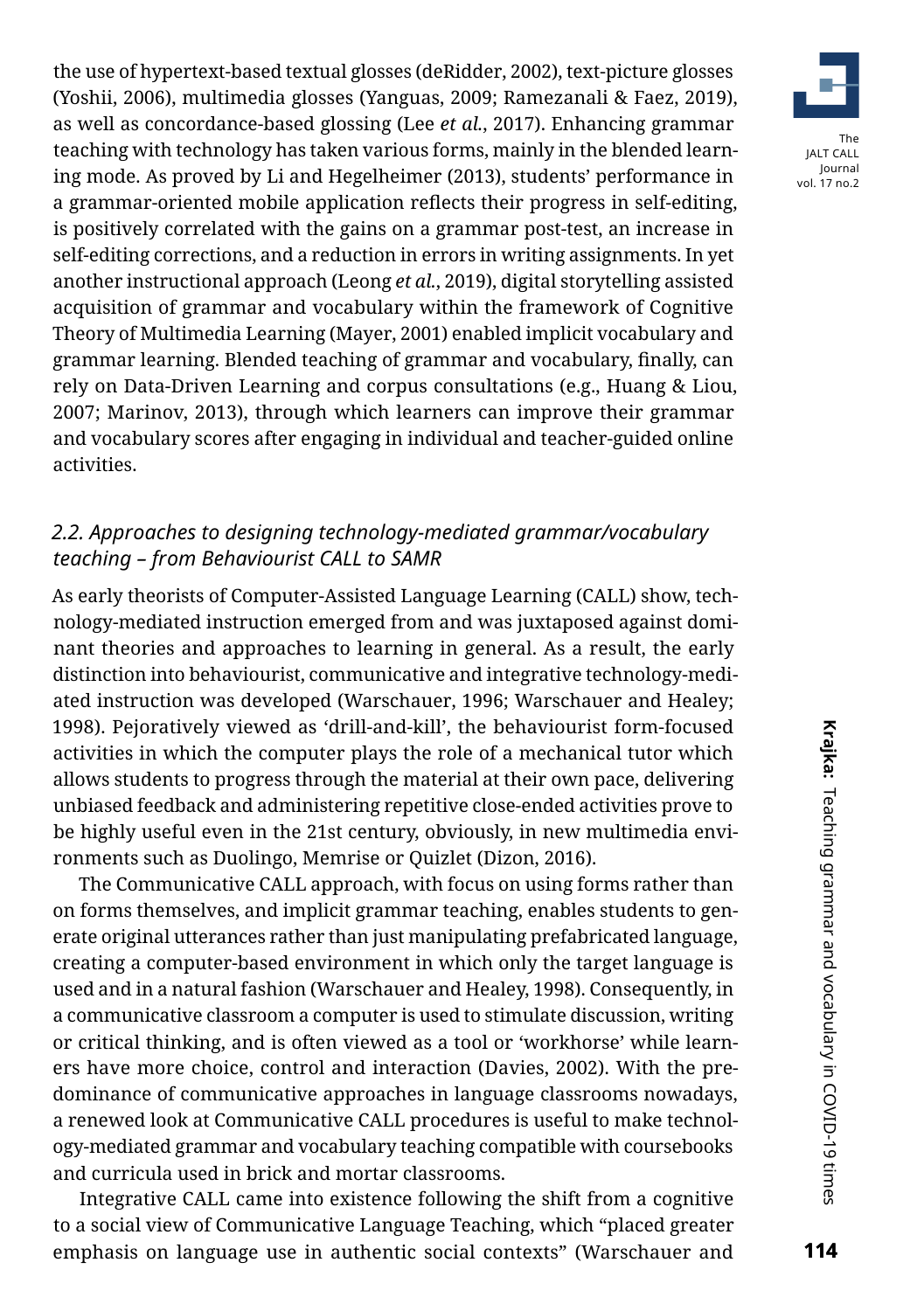Healey, 1998, p. 59). Synchronous and asynchronous communication channels, access to a great amount of authentic target language information, and unlimited Web publishing opportunities have paved the way for a whole range of new tasks, such as WebQuests, Web concordancing, collaborative writing, online multimedia, Web-based authoring, distance learning, etc. (Bax, 2003; Chambers and Bax, 2006).

 Technology-mediated language teaching of the 21st century has been influenced by the main theories informing decisions taken by CALL practitioners and designers (Levy and Stockwell, 2006): Interaction Account of Second Language Acquisition, Sociocultural Theory, Activity Theory and Constructivism. The present day of CALL sees automated activities rooted in the SLA theory, together with exploitation of collaborative aspects of learning a language within the Sociocultural Theory and Constructivism. With the evolution of the Internet and emergence of Web 2.0 applications the learning theory of connectivism, which integrates technology and connection-making in learning activities to make students derive competence from forming networks, started to gain ground, resulting in a new dimension of Computer-Mediated Communication.

Rather than think about the underlying learning philosophy such as behaviourism, social constructivism or connectionism, much discussion nowadays is dominated by the reflection on how grammar and vocabulary instruction in a technology-mediated setting is different from the same lesson/activity in the traditional classroom. This was the rationale for the emergence of the SAMR model (Puentedura, 2006), where integration of technology into the teaching practice follows along the four stages of Substitution, Augmentation, Modification and Redefinition. In each stage of the model, digital technology is one of the main components, however, it plays different roles (Ross *et al.*, 2018). While a progression from S to R is implicitly superior, with R tasks showing higher-level instruction, Substitution tasks might be equally (or even more) effective in time-/technology-/skill-limited contexts. Furthermore, the instructional activity within the SAMR framework can be divided into two types: enhancement and transformation (Romrell *et al.*, 2014). In the SAMR model, Substitution and Augmentation are considered as learning enhancement, while Modification and Redefinition are parallel to transformational learning (Hamilton *et al.*, 2016). As was proven by Azama (2015), students showed an improvement in their performance during the Modification and Redefinition stages. Also, many showed their interest in continuing the lesson by using technology and developing technology-related learning strategies when cooperating with their peers.

Applying the SAMR model in vocabulary instruction has been considered highly useful by many researchers mainly due to a varying type of tasks and growing cognitive demand. As proved by Djiwandono (2020), as the learners went through the different stages of SAMR, they tended to use digital technology more frequently and use more varied strategies. Even though their vocabulary learning still relied on repetition and dictionary use, the latter was made much more efficient by the use of digital technology. The SAMR model, particularly the modification and redefinition stage, expanded their learning

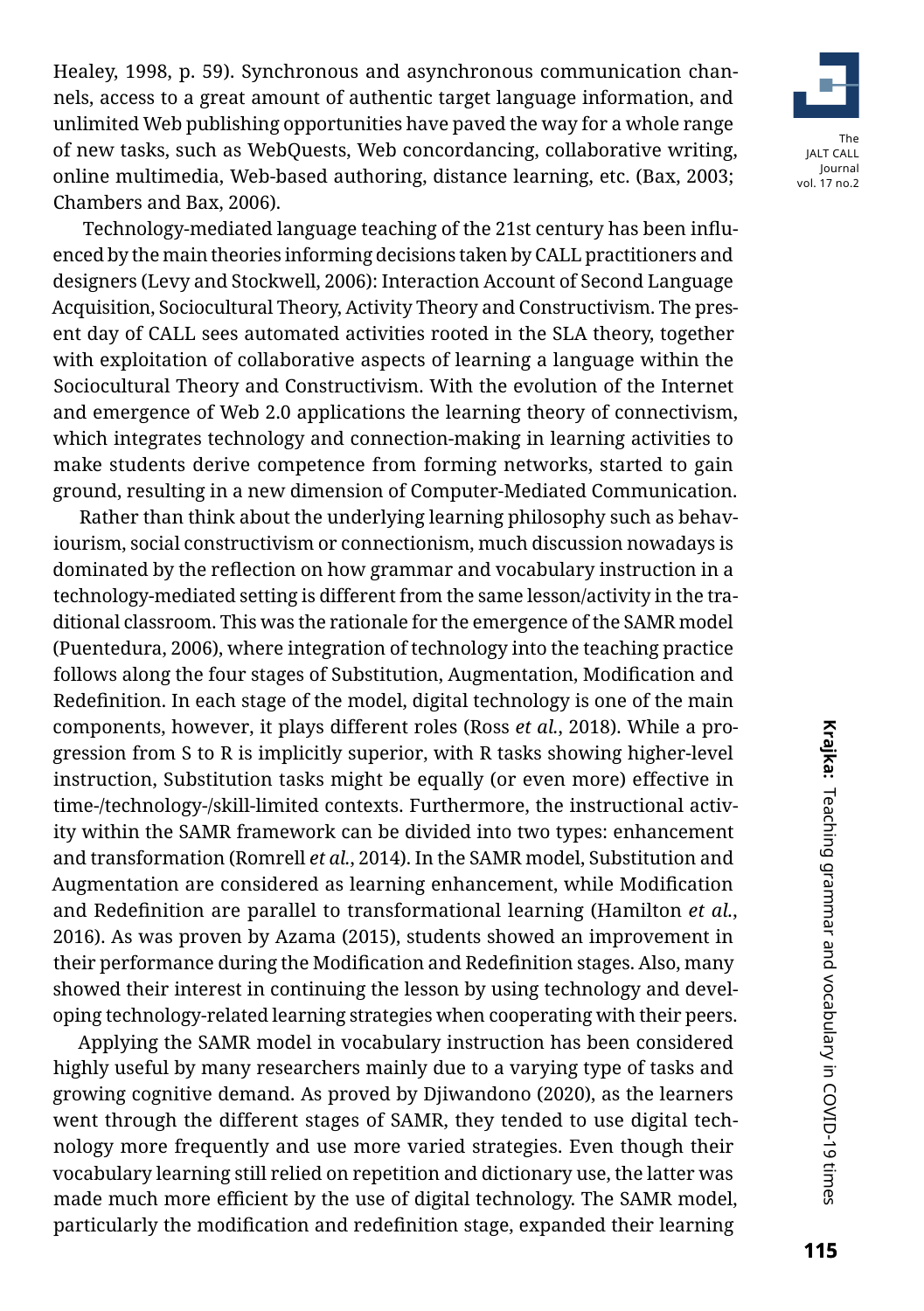scope by permitting them not only to memorize vocabulary but also writing essays with the new vocabulary they had just learned.



# *2.3. Switching grammar and vocabulary instruction to the online mode*

While the research into pandemic-style online teaching is still in its infancy, the review of studies into blended learning does provide some useful reference on how to understand the conditions and circumstances that govern the effectiveness of the switch from face-to-face (F2F) to online teaching. Trinder (2016) advocates investigating learners' reported use as well as their views on the potential of specific technological resources for language learning with the aim of widening the perspective and surveying students' ideal learning environments. Trinder's research showed students' preferences for teacher-fronted classes in technology-mediated settings, which seems justified in the pedagogical framework introduced as a pandemic-era emergency solution in Poland.

Blended learning research (e.g., Sagarra and Zapata, 2008; Grgurović, 2012) shows the significant influence of a technology-mediated component on grammar and vocabulary acquisition, with accessibility to materials, user-friendliness, and instant error feedback as most frequently quoted benefits. The addition of a MALL blended learning component (Sato *et al.*, 2020) not only leads to increased L2 lexis acquisition with gains in vocabulary recall, but also fosters autonomous attitudes and helps increase students' awareness of self-directed learning. Apparently, this might be a viable solution for classes taught online provided the schools worked in the hybrid mode (e.g., 2 weeks face-to-face and 2 weeks online), which was supposed to be the teaching setup before the second wave of the pandemic closed Polish schools down completely in November 2020.

Simple methodologically but complicated technologically, Broadaway's (2011) idea of transferring a coursebook into Moodle to come up with a website/ print textbook combo proves useful in institutions or countries where infrastructure, computer resources and IT skills are limited, and where making the "digital leap" would be even more difficult.

More sophisticated in terms of methodology, a particularly effective strategy for transfer of language instruction to the online mode can be the redefinition of existing instructional models, their redefinition and merging into a new model. This is exemplified in the study of Awada and Burston (2020), who showed how the integration of cooperative learning and WebQuest activity format led to increased intrinsic motivation, greater willingness to engage in debating and enhanced intercultural communication skills.

However, the previous studies (e.g., Sagarra and Zapata, 2008) assume gains were due to the presence of a regular F2F component, which could anchor and give proper perspective to the online individual work. Despite benefits, online grammar teaching in the blended learning mode carries significant problems, such as frustration at excessive amount of time needed and at technical problems encountered, lack of support for students or their rejection of the computer as a medium for language learning, finally, insufficient connection/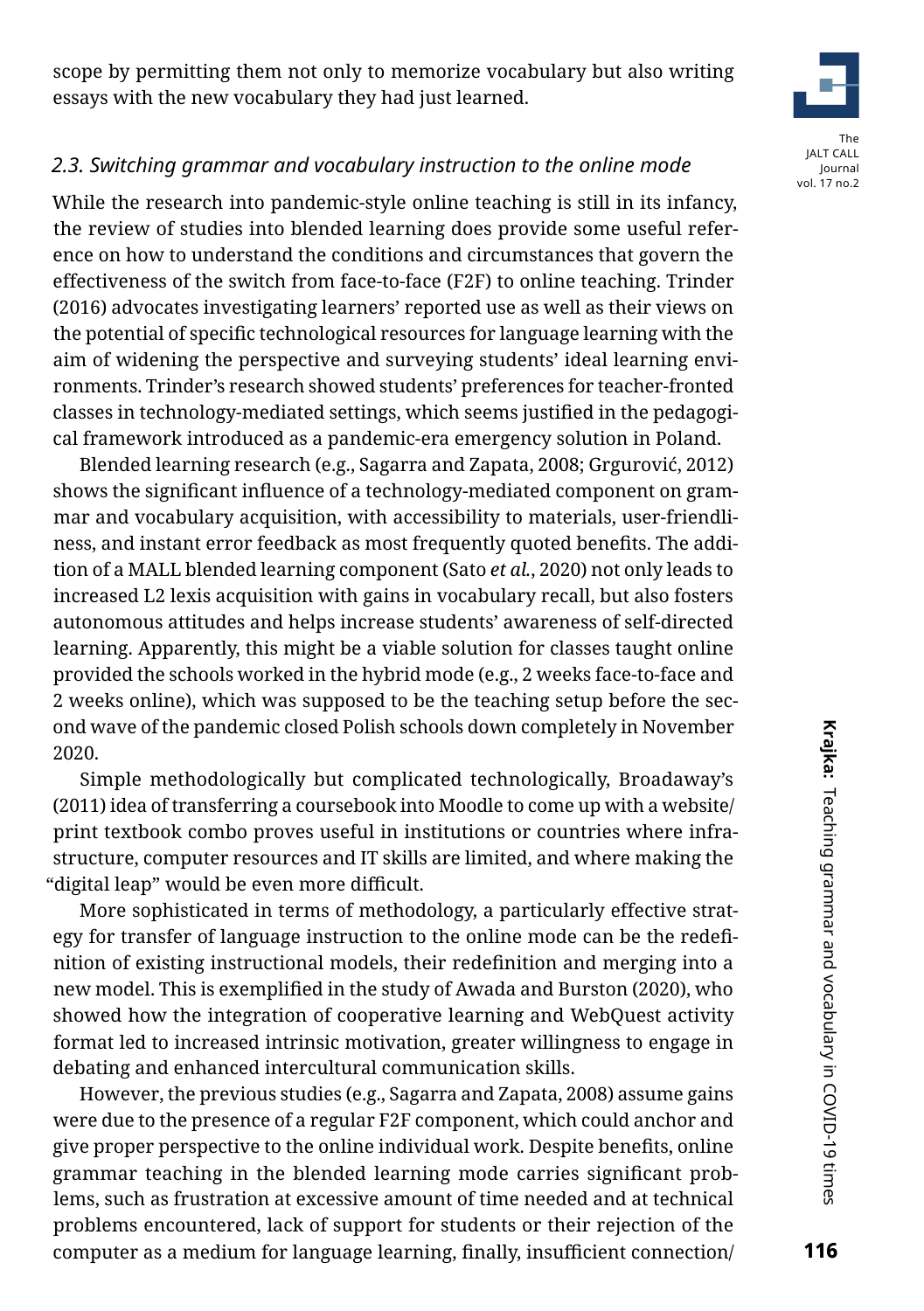complementarity between the F2F and computer-assisted components of the 'blend' (Sagarra and Zapata, 2008; Stracke, 2007; Scida and Jones, 2016).

Successful incorporation of a technology-mediated teaching component into the curriculum is conditioned by a number of factors. According to Burston (2014), the predictors of success are the encouragement of the administration, financial support and technological infrastructure, as well as curricular flexibility and willingness, pedagogical training and technological expertise of teachers and their colleagues, while the lack of financial and technological support together with absence of curricular flexibility are significant negative impediments. Few of these requirements might actually be met in an emergency teaching switch setting.

The problems of coping with limited technology and the digital divide are grossly important in the context of the sudden pandemic educational shift. According to Egbert and Yang (2004), rather than complaining about the existing tools, teachers need to learn how to exploit those, also in the more 'obsolete' or 'old' ways, to students' best advantage while the ways to obtain additional resources are looked for. Coming to terms with limited technology and designing low-tech but high-methodology learning designs seem to be crucial measures to cope with such emergency teaching contexts. Some new studies (e.g., Jalali *et al.*, 2020) show that flipped learning mediated via mobiles is a useful solution, however, it does not necessarily prove to be more effective than traditional learning. Switching grammar teaching to the online mode in an asynchronous self-study materials delivery (via mobile phones – Wang & Smith, 2013) may achieve success provided that (a) engaging learning materials are delivered that are neither too long nor overly demanding; (b) there is a proper degree of teacher monitoring; (c) student involvement is ensured; (d) incentives are provided; (e) student privacy is respected; and (f) a safe and secure mobile-learning technical environment is ensured.

# *2.4. Teacher literacies and skills for the emergency transition to online teaching*

Preparation of teachers for a transition to technology-mediated teaching, or CALL teacher education, is a topic broadly researched in the literature. Studies have investigated, among others, approaches to and modes of instruction (Bauer-Ramazani, 2006, Egbert, 2006; Egbert and Shahrokni, 2019), characteristics of the training process (Kassen *et al.*, 2007; Kessler, 2006, 2007), the role of virtual communities in teacher training (Arnold *et al.*, 2007), Information and Communication Technologies (ICT) skills buildup as a prerequisite for second language (L2) teacher education (Desjardins and Peters, 2007). The end product of the training, teacher digital-pedagogical literacy, makes teachers ready and ensures smooth transition to online teaching. As indicated by Adnan (2018), there is a significant relationship between individual readiness and teaching satisfaction as readiness positively predicts satisfaction, and readiness is not only about digital preparedness, but, more importantly, competencies for online learning environments and active practice in real-life applications.

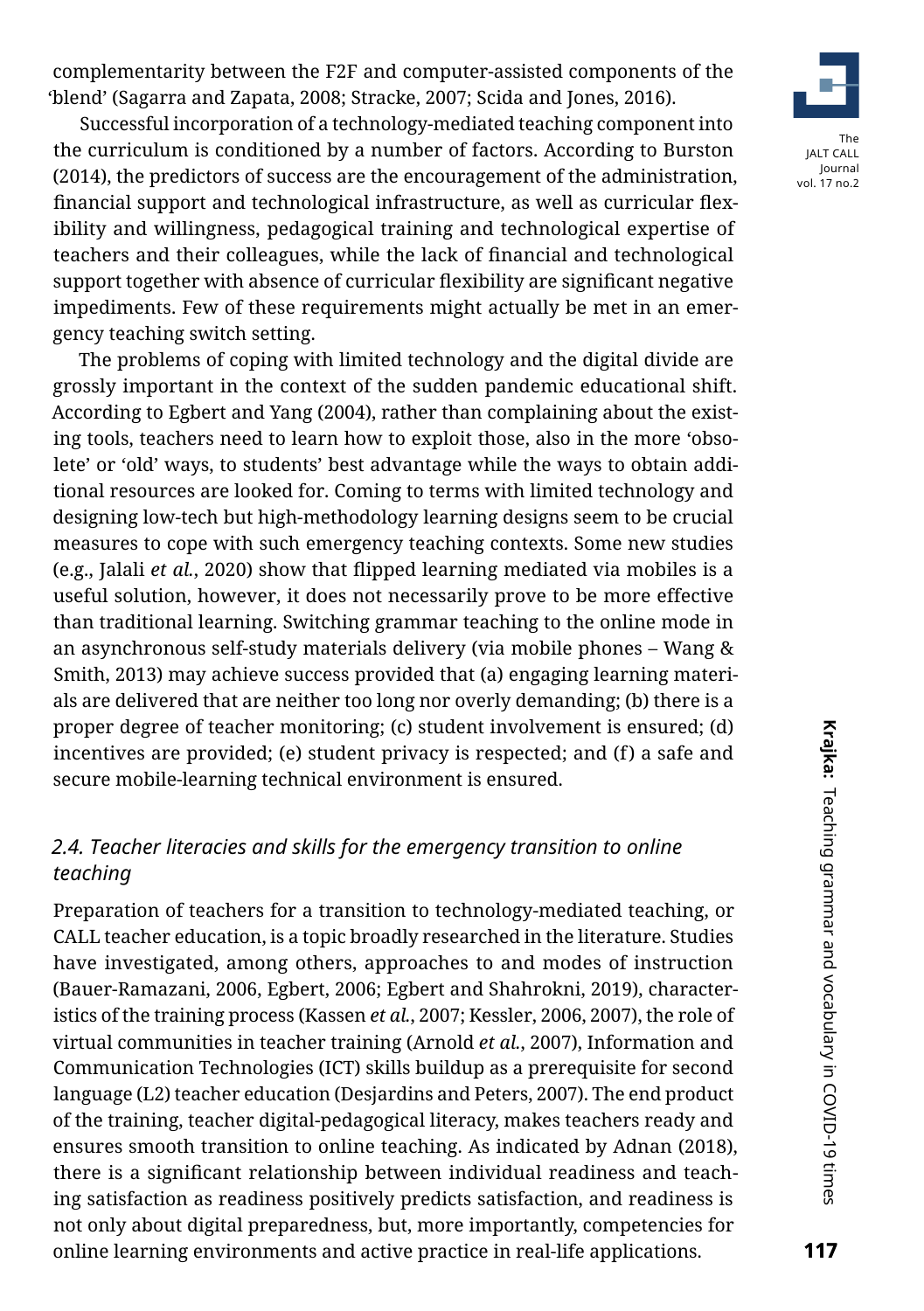CALL pedagogies need to be anchored in some established learning theories, thus, sociocultural theory, constructivism, multimodality and new literacies (Felix, 2005; Hampel, 2006), ecological linguistics (Hoven and Palalas, 2011), structured cooperative learning (Awada and Burston, 2020) and inquirybased technological model (Awada and Burston, 2020) have been proposed as solutions organizing curriculum development and informing task design. Moreover, approaches promoting autonomous learning and collaborative problem-solving are also crucial for effective acquisition of CALL teacher competences (Dooly, 2009) in the communicative learner-centred era (Richards, 2005). According to Richards (2005), proper technology-assisted instruction suggests that teachers approach this increasing challenge more as "designers" of effective and integrated learning rather than mere "transmitters" of skills or information through an add-on use of ICT.

As Meskill *et al.* (2020) report, in the earliest days of online teaching, educators duplicated textbooks, worksheets and their recorded lectures and posted these online as their "course." Still, for some contexts (such as Content-Based Instruction as exemplified by Broadaway, 2011), such mirroring a textbook in the online mode might actually lead to enhanced learning, especially when more advanced functionalities of a Learning Management System (e.g., Moodle forums, database and assignments) are exploited to ensure social constructivist learning. However, it quickly became evident that it is impossible to directly transfer teaching practices from a live, bricks and mortar classroom to an online environment. Online course designers were quick to learn that the time, space and communication forums they had to work with were radically different from traditional classroom modes (Meskill *et al.*, 2020).

Mere 'transmission of knowledge approach to training' fails to acknowledge and properly support the transformation of teachers' identity that results in effective shift from traditional classroom-based teaching to online teaching (Comas-Quinn, 2011). This shift should go beyond the acquisition of ICT skills as it requires a pedagogical understanding of the affordances of the new medium and an acceptance by the teacher of his or her new role and identity.

Making the move to online teaching disrupts teachers' pedagogical confidence (Jenkins, 2009), forces them to rethink roles and practices (Hall and Knox, 2009; Meskill and Sadykova, 2011; Richardson & Alsup, 2015), and requires adapting instructional routines to the peculiarities of digital environments (Compton, 2009; Dooly, 2013; Hampel and Stickler, 2005; Meskill and Anthony, 2014, 2015). A conscious and confident digital instructor, according to Meskill *et al.* (2020), needs to learn to appreciate authentic and multimodal affordances, find opportunities for tailored instruction/feedback, and stimulate the emergence of highly productive interactions with students, interactions otherwise not feasible in live classrooms. Obviously, both teachers' and teacher educators' positive attitudes towards CALL are needed to ensure successful instruction and the implementation of change in the curriculum (Dashtestani, 2014). Teachers' positive attitudes towards CALL materials development help improve their teaching expertise, foster confidence, positive attitudes, and teaching efficiency (Tomlinson, 2003, 2012). Thus, the skills necessary for CALL

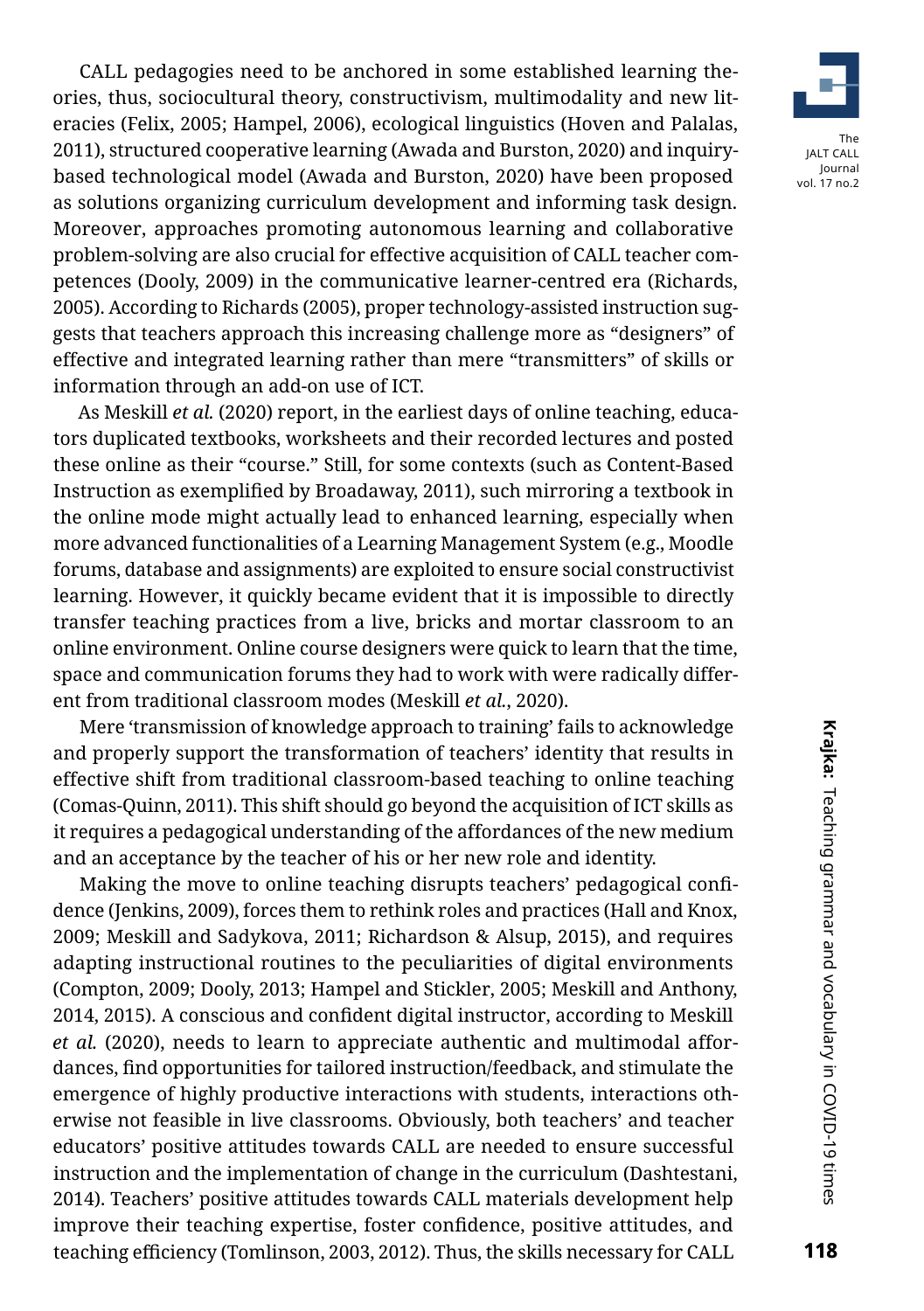materials development should be included in English as a Foreign Language (EFL) teacher preparation programs (Dashtestani, 2014) together with the way teachers' digital mindsets established by everyday digital practices (Cummings Hlas *et al.*, 2017; Tour, 2015) influence activity design and lesson planning.



Content-wise, the previous studies still call for a need for digital literacy that goes beyond mere use of ready-made products ('consumer' culture) but that moves towards digital authoring ('maker' culture – Godwin-Jones, 2015). Similar calls have appeared over years (Chapelle and Hegelheimer, 2004; Godwin-Jones, 2015; Cote & Milliner, 2018), only the technologies advocated have changed – this seems to indicate a need for deeper technological knowledge and the ability to influence the products.

The way grammar/vocabulary teaching is to be assisted, supplemented or mediated by technology can vary significantly, depending on the degree of teacher's control over online instruction. This is best exemplified in Hampel and Stickler's 'pyramid model' with seven skill levels covering technical expertise, knowledge of the affordances, socio-affective skills and subject knowledge. The skills "build on one another, from the most general skills forming a fairly broad base to an apex of individual and personal styles" (Hampel and Stickler, 2005, p. 316), with lower-level skills achieved before the higher-level ones (Hauck and Stickler, 2006).



**Figure 1.** Skills pyramid (Hampel and Stickler, 2005).

According to Hampel and Stickler, the first level of competence relates to technological skills, the second and third level concern particular software applications used to teach languages with technology (e.g., Course Management Systems, Computer-Mediated Communication tools or production technologies), both in terms of making them functional and understanding their affordances and constraints. Further levels deal with the abilities to build interpersonal relations online (level  $4 - \text{'online socialisation'}$ ), promoting social cohesion and enabling effective communication in the CMC mode (level 5 – 'facilitating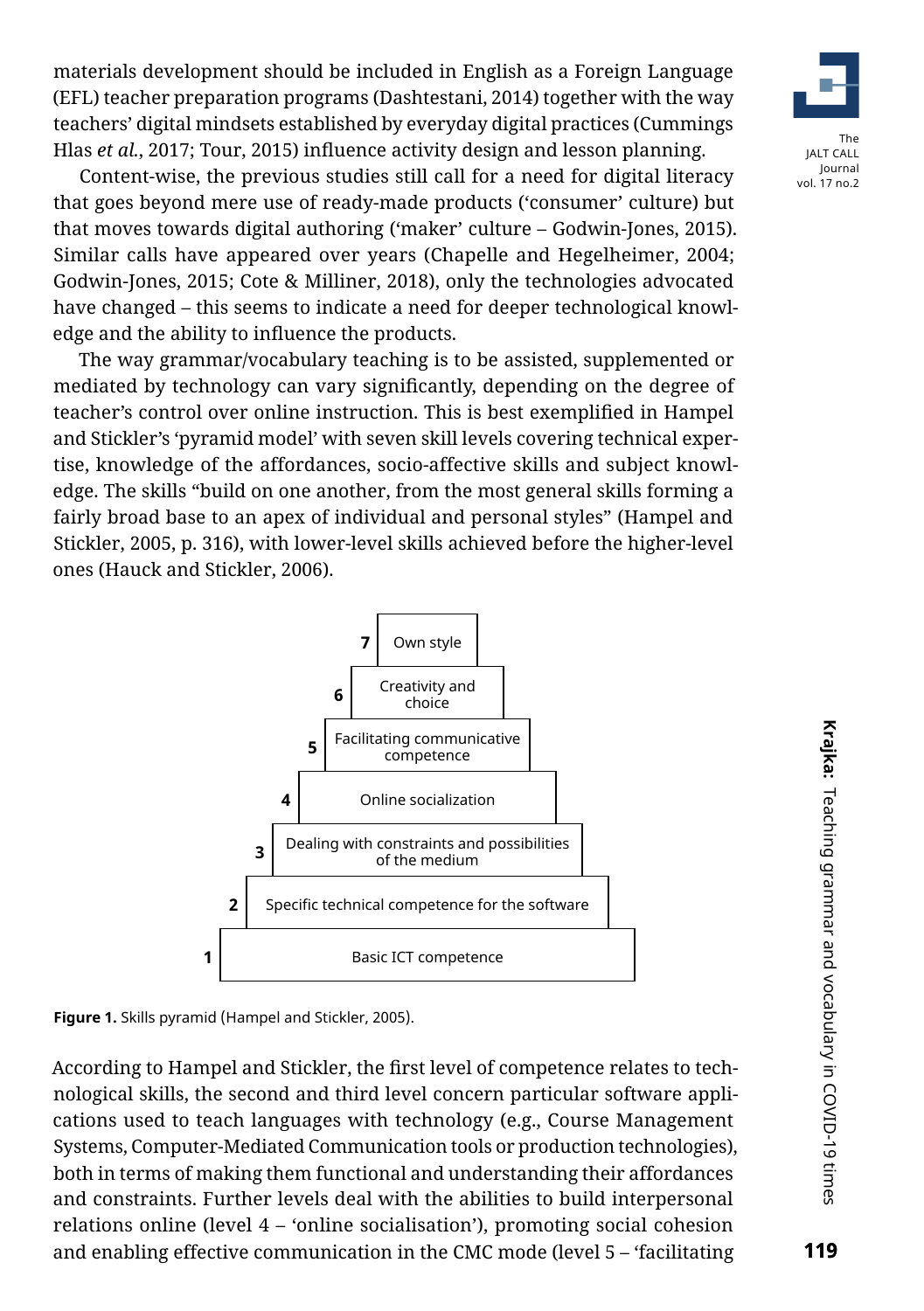communicative competence'). The final two levels, similar to the first three, are universal no matter what particular technology or tool is to be used. Level 6 ('creativity and choice') encompasses innovative pedagogical applications of the selected technology, as well as the skill of evaluating and repurposing materials (Chapelle and Hegelheimer, 2004). The seventh and highest level of skills for online language teaching includes the ability to develop a "personal teaching style, using media and materials to their best advantage, forming a rapport with [the] students and using the resources creatively to promote active and communicative language learning" (Hampel and Stickler, 2005, p. 319).

Compton's 'Continuum of expertise' model (2009) originated primarily from a critique of Hampel and Stickler's 'Pyramid skills' model. Compton argues that the skills necessary for a teacher working in a technology-rich environment do not have to be acquired sequentially, but concurrently, that some of the levels (like acquiring specific technical competence and dealing with constraints and possibilities) actually merge together, and, finally, that it is unrealistic to expect that only the teacher who gets to the last level is ready to teach online. Not every teacher needs to achieve the expert level in all the areas in order to be a successful teacher – on the contrary, limited expertise in one area does not exclude greater proficiency and resulting sophistication of teaching in the others.

The spherical (rather than Stickler and Hampel's linearly pyramidal) model proposed by Hong (2010) shows the mutual influence of three areas of factors: CALL teacher education, individual teacher factors and contextual factors. As Hong (2010) advocates, since CALL teacher education is orbiting around the equator the center of the sphere, it indicates the relative importance of L2 teachers' technology integration compared to teachers' individual factors and contextual factors. On the other hand, teachers' individual factors are "orbiting slightly above the orbit of CALL teacher education, whereas the orbit of the contextual factors is further away from that of CALL teacher education" (p. 61), which means that teachers' individual factors (e.g., L2 teachers' general computer literacy skills or teachers' attitude toward and confidence in computer technology) are to a considerable extent influenced by teacher education, as opposed to contextual factors, which are relatively independent of it.

#### **3. Methodology**

#### *[3.1. The aim of the study](https://www.classcraft.com/)*

The aim of the current study was to investigate the shape of online grammar and vocabulary instruction administered by primary and secondary English language teachers in the Lublin and Rzeszów region during the COVID-19 lockdown period (March-June 2020). Apart from finding out the approaches, activities, tools and procedures used by teachers of their own accord, it was interesting to analyse their pedagogical practices with reference to previously existing approaches to technology-mediated grammar/vocabulary teaching:

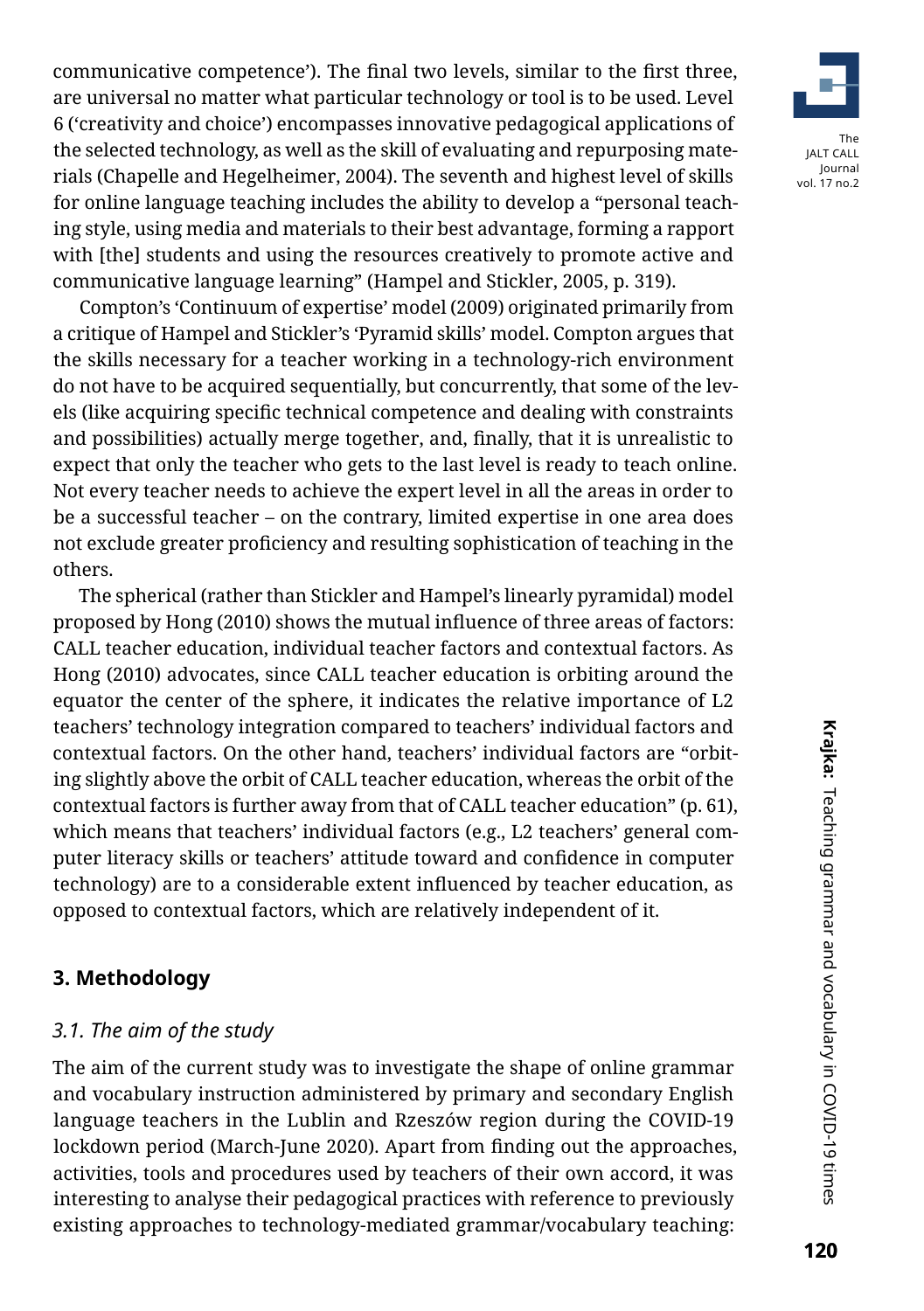121

Warschauer and Healey's stages of CALL, Puentedura's SAMR model and Hampel and Stickler's "skills pyramid" model.

The skills pyramid model has been used in the analysis despite much criticism it has encountered over recent years (e.g., Compton, 2009; Hong, 2010) since it closely corresponds to and aptly describes the teacher training framework in Poland. First, Polish student teachers have their IT/ICT competence developed (usually in IT classes run by an IT specialist – Hampel and Stickler's Stages 1 and 2), then they learn how to design computer-mediated teaching (this time instructed by language methodology instructors – Stage 3), after which comes teaching practice with their own experimentation of technology use guided by the school mentor (Stage 4). Further stages of the model, however, would appear in the course of in-service work or during in-service teacher development courses.

# *[3.2. The research c](https://www.classcraft.com/)orpus*

[The research corpus compiled for the study was c](https://www.classcraft.com/)omposed of lesson observations, interviews and lesson plans submitted in the practicum documentation by students of applied linguistics of Maria Curie-Skłodowska University. Altogether, the corpus comprised 40 individual cases, mainly primary (25) but also secondary (15) teachers of English, each described in a portfolio of materials submitted by student teachers as a requirement for teaching practicum. The whole volume of materials subjected to analysis in the current study amounted to around 1,200 pages.

In general, the student teachers were advised to try to collect the following kinds of materials which could be put under scrutiny in the present research. However, due to individual variation in the way COVID-era language education proceeded in different schools and the different amount of attention teachers devoted to their tutees, the eventual composition of materials in the corpus was as visible in Table 1.

**Kinds of resources Number of cases**

Observations of online lessons 35 Online lesson plans produced by student teachers (STs) 80 Interviews with school mentors (SMs) 80 Digital materials produced by STs 200

|  | 3.3. Design and procedure |  |
|--|---------------------------|--|
|  |                           |  |

[This small-scale study covered the period of the first-COVID-stage educational](https://www.classcraft.com/) [lockdown, which in Poland spanned much of the 2019/2020 spring semester](https://www.classcraft.com/)  [\(from mid-March till end of June\). T](https://www.classcraft.com/)he methodology used was content analysis, where secondary sources in the form of completed observation worksheets, interview schedules, lesson plans and digital resource packs produced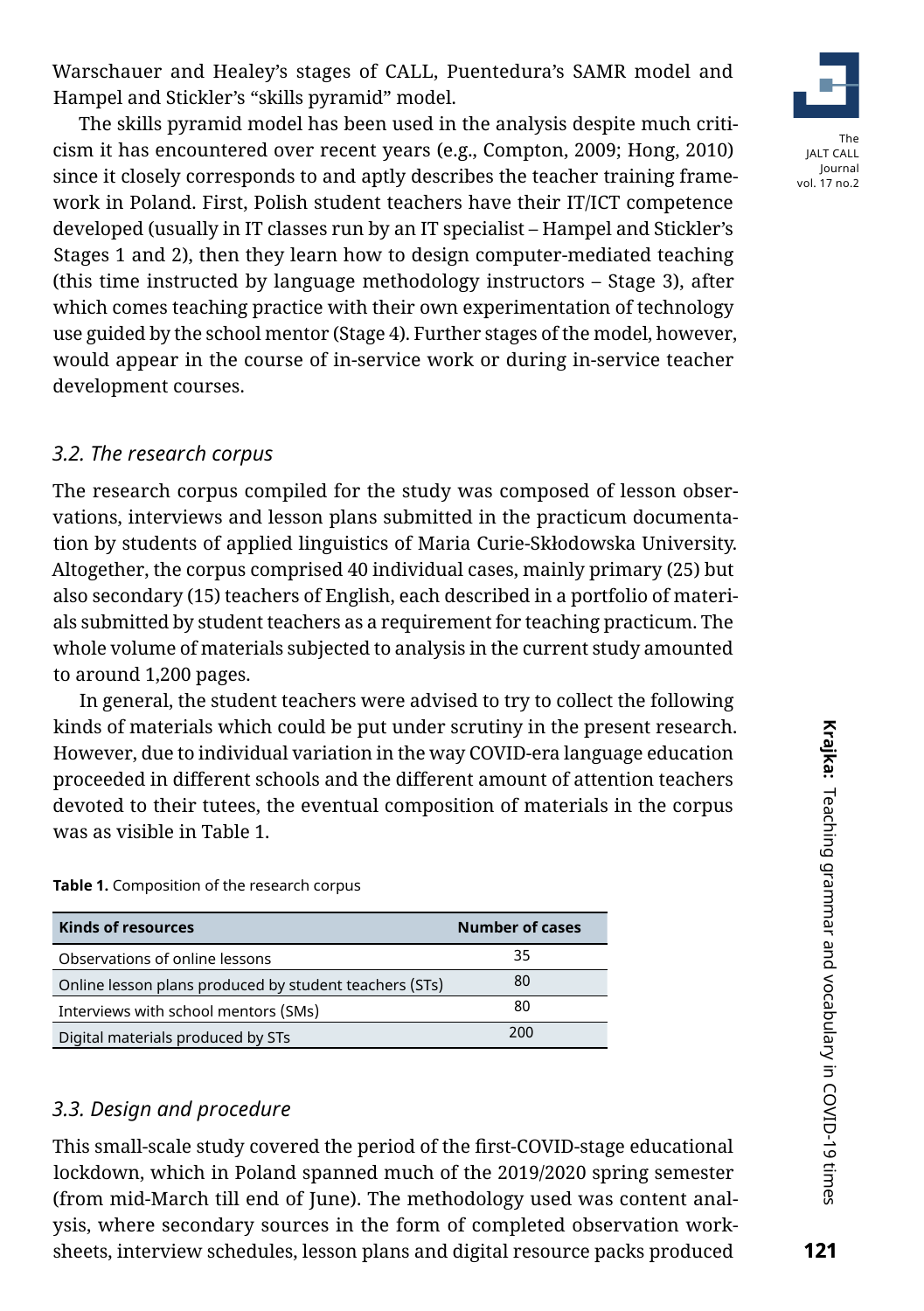by students based on in-school learning were subject to researcher's examination and classification according to the models outlined before. The activities appearing during lessons were analysed for their compatibility with SAMR components, stages of CALL and Skills pyramid levels (1–7).



The research aimed at contrasting two viewpoints – that of school mentors exhibited in observations and interviews and that of student teachers evidenced in lesson plans and digital resource packs. Qualitative data were collected via extracting evaluative comments produced by STs and SMs.

# *3.4. Results and findings*

As noted before, the data collected for the current study enabled investigation of the COVID-19 online grammar and vocabulary teaching from two perspectives – reality as reported by school mentors and ideal proposed by student trainees. The student perspective is represented in digital resource packs and online lesson plans; the teacher one in interviews.

# **3.4.1. School mentors' perspective – limitations and modes of online teach-**

**ing.** School mentors reported a number of problems and obstacles to smooth and effective grammar/vocabulary teaching in the online mode. Mentors are usually seasoned teachers, with significant job seniority and experience in dealing with different kinds of students. Hence, it is quite likely that they have already developed their own teaching style, though they may lack some of the IT background or computer-mediated teaching methodology due to taking their training years ago. As some of our previous research shows (Krajka, 2012), the quality of ICT training in Polish pre-service programs is rather stereotypically limited to word-processing, internet browsing, emailing and PowerPoint design, which did not prove sufficient for the challenges of the COVID-era distance education.

The problems mentioned by mentors could refer to different spheres of distance instruction, however, the ones related to students, class management or lesson design are more salient than those pertaining to technical issues. Some of the most frequently mentioned ones were as follows:

- ► Ss' lack of concentration and demotivation, especially during grammar presentation;
- ► misbehaviour issues Ss turning cameras off, muting microphones, saying unwanted/insulting comments unasked, interrupting teacher talk, eating, using mobile phones;
- ► technical problems weak connection, unavailable computers, too-old operating systems, problems with software versions (e.g., outdated word processors preventing opening documents), sound quality problems, synchronous class breakdowns, problems with launching/ playing audio/video files by Ss, server overload;
- ► problems with delivering feedback, administering assessment, monitoring Ss' individual work;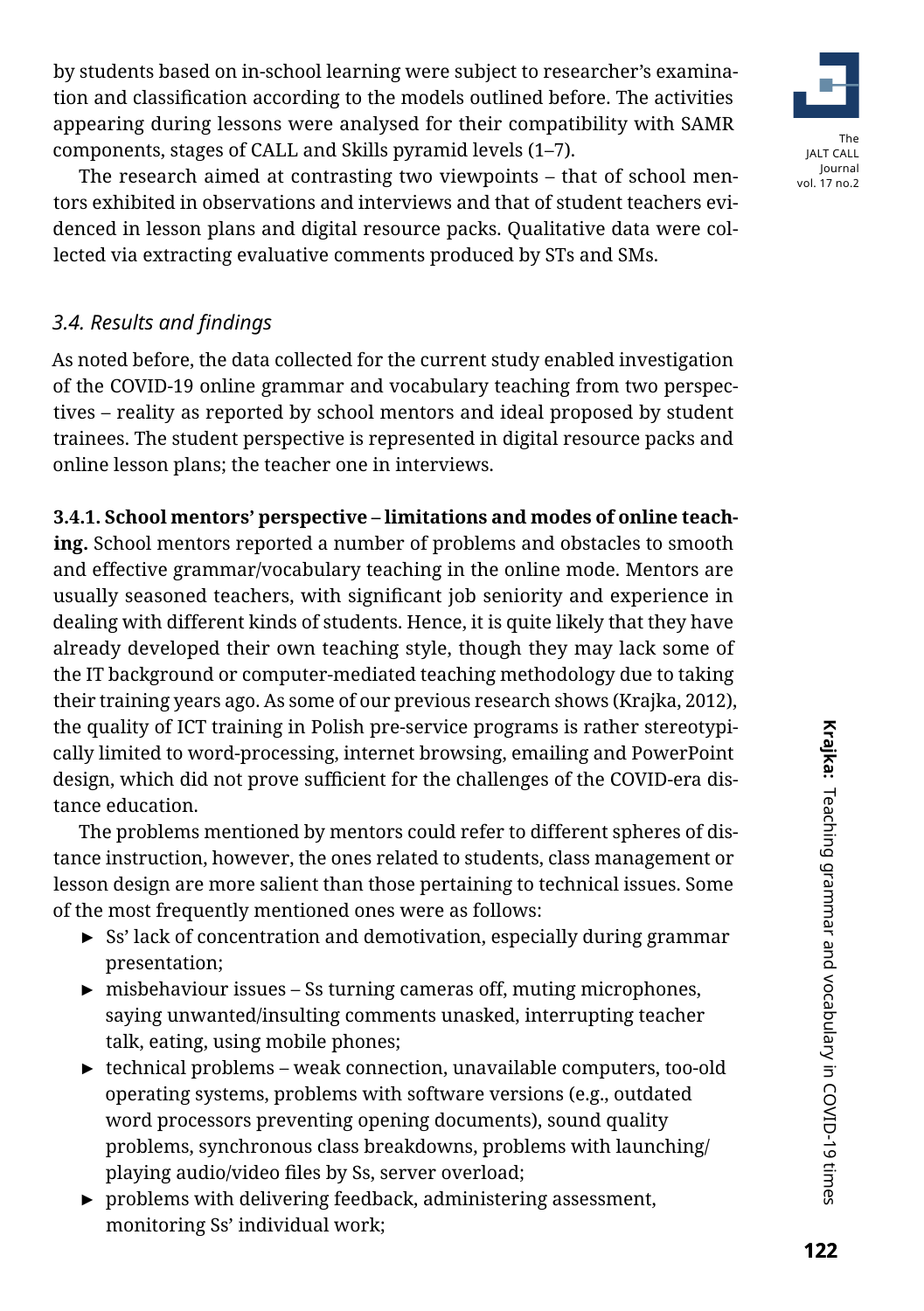- ► problems with organising pair and group work in so-called breakout rooms, monitoring Ss' work in smaller rooms, moving between them;
- ► difficulties with activating lazier/more withdrawn/less able students, checking whether slower students are following the lesson or got lost on the way, ensuring Ss' independent work;
- $\triangleright$  physical fatigue due to spending too much time in front of a computer;
- $\triangleright$  much greater time consumption of materials development and dealing with technicalities;
- ► time management during grammar lessons too much class time spent on organising and explaining, too little on practice;
- ► impossible to teach some aspects of vocabulary effectively online (pronunciation) due to lack of effective mouth presentation;
- ► insufficient Ss' self-management skills difficulties with managing online learning duties from as many as 13 school subjects, forgetting about deadlines;
- $\triangleright$  home and family problems difficulties with access to computer in multi-child families, inappropriate behaviour of other family members, parents not allowing online learning but engaging children in household duties at that time.

The actual format of online teaching, from the school mentors' perspective, very much depended on the school policy (which was determined internally by the principal). Primary school teachers, generally, reported using synchronous lessons at upper primary level (grades 7–8, some from grades 4–6), while grades 1–3 followed the asynchronous mode of learning vocabulary and grammar by getting instructions, assignments, links to Padlet/Wordwall/islcollective.com/Quizziz authoring materials, Quizlet vocabulary sets, YouTube videos. Whenever synchronous teaching was allowed and some platform was approved for school use (most usually, Microsoft Teams or Zoom), teachers mainly employed the whole-class, presentation-based mode of teaching. In particular, the following stages were used:

- ► whole-class warm-up discussions;
- ► Ss reading text from coursebooks;
- $\blacktriangleright$  T asking if they understand;
- $\triangleright$  if necessary, using chat used to give additional explanation;
- $\triangleright$  showing the book's page on the shared screen;
- ► playing YouTube video clips to the whole class;
- ► giving students interactive quizzes, games, tests to complete (either individually during class time or as homework).

Some teachers experimented with Zoom's breakout rooms, which enabled putting students into smaller groups for discussion tasks. This was implemented by those secondary school teachers who were better skilled at technology and who did not fear losing control over the students in smaller rooms or during pair/groupwork.

vol. 17 no.2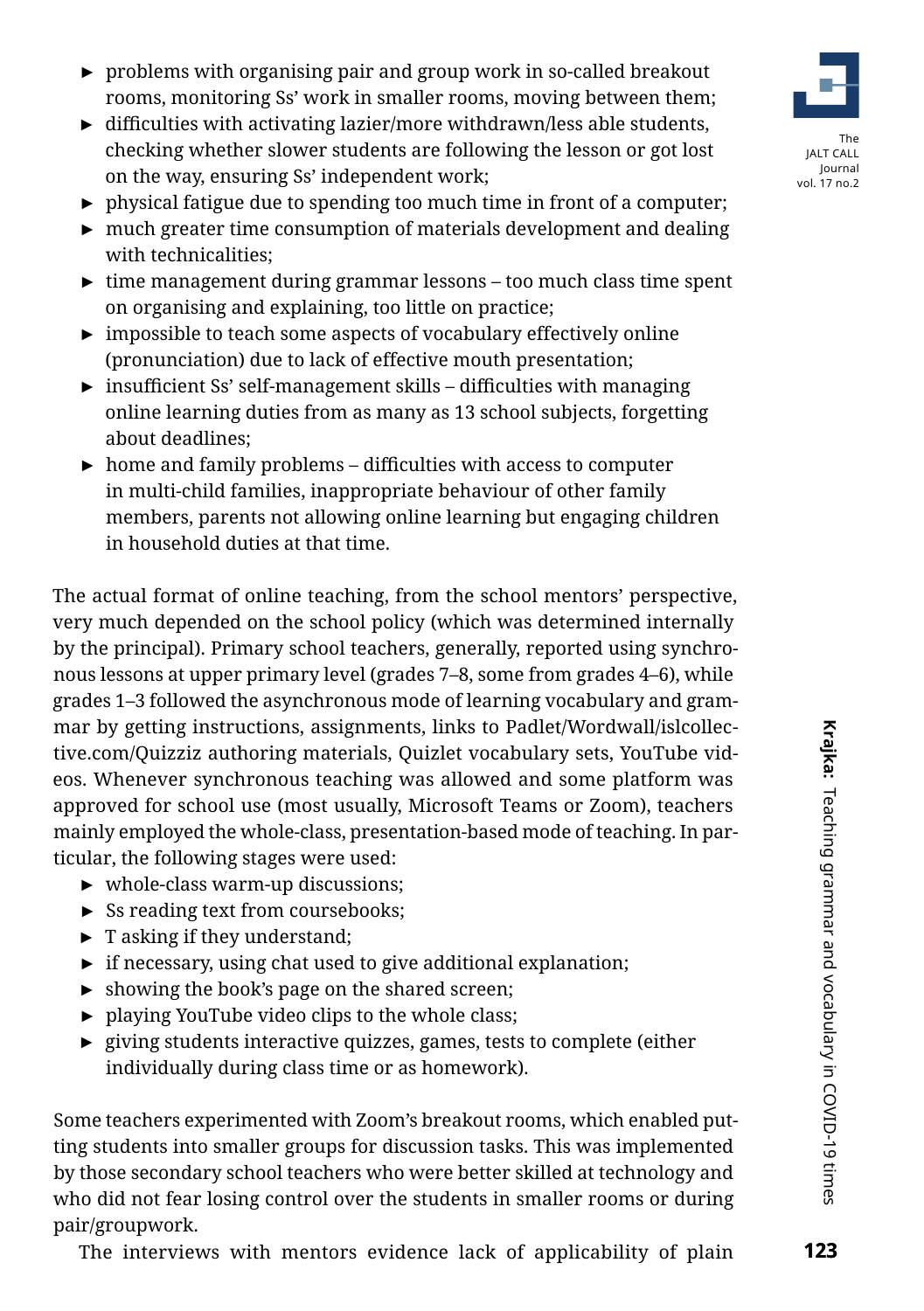hierarchical arrangement of distance teaching skills put forward by Hampel and Stickler in their skills pyramid model. Even though the mentors had already developed their own teaching style, also enhanced by technologies (the ones they were familiar with and in full control of), the COVID-19 emergency teaching exposed a number of gaps and shortcomings in their technical expertise. Hence, one cannot assume that the IT competence is gained once for a lifetime, but rather constant renewal of technical expertise is needed in the form of in-service teacher development to make those seasoned instructors ready for such unexpected challenges.

**3.4.2. Student teachers' perspective – activities designed and tools selected for online teaching.** The contexts from which student teachers' data were sampled varied quite a lot as not everywhere STs were actually allowed to teach or co-teach any of those online lessons. In the first stage of pandemic teaching (March-June 2020) they were, luckily, allowed to serve their teaching practices online and observe online lessons, which was not that frequent in the second round of pandemic teaching in Poland (October-December 2020).

The lessons planned by student teachers clearly followed the well-established lesson formats (Scrivener, 1994; Harmer, 1998; Thornbury, 1999) – Presentation-Practice-Production (PPP) for grammar and vocabulary instruction, pre-while-post and Engage-Study-Activate (ESA) for receptive and productive skills work. Student teachers' lack of awareness of limitations of the reality of online teaching as enumerated above resulted in planning instruction in a way that would be methodologically correct, however, not necessarily feasible in technology-mediated instruction.

Quite predictably, materials developed by students showed use of readymade resources to a considerable extent. What is important is that most of them were of high credibility, taken from British Council LearnEnglish sites (both in the kids and teens version). This seems to indicate that it was not only graphic appeal but also site authority that was taken into account while evaluating ready-made materials for in-class use.

On the other hand, student teachers excelled at supplementing those regularly planned lessons with authoring digital materials of high levels of interactivity. Student engagement applications, such as Kahoot or Mentimeter, were also used in lesson plans, though less frequently than close-ended vocabulary and grammar materials. Some innovative applications going beyond those two major uses were Piliapp dice throwing app, Classroomscreen random nomination site for appointing students to talk and Linoit.com sticky board for class brainstorming.

However, one should not jump to a premature conclusion that due to lack of teaching and greater time available student teachers' lessons could be made more appealing and making a better use of computer affordances. STs were busy preparing interactive materials for their mentors, observing online lessons, assisting with correcting students' written works. Moreover, they were required to compensate for some components that were impossible

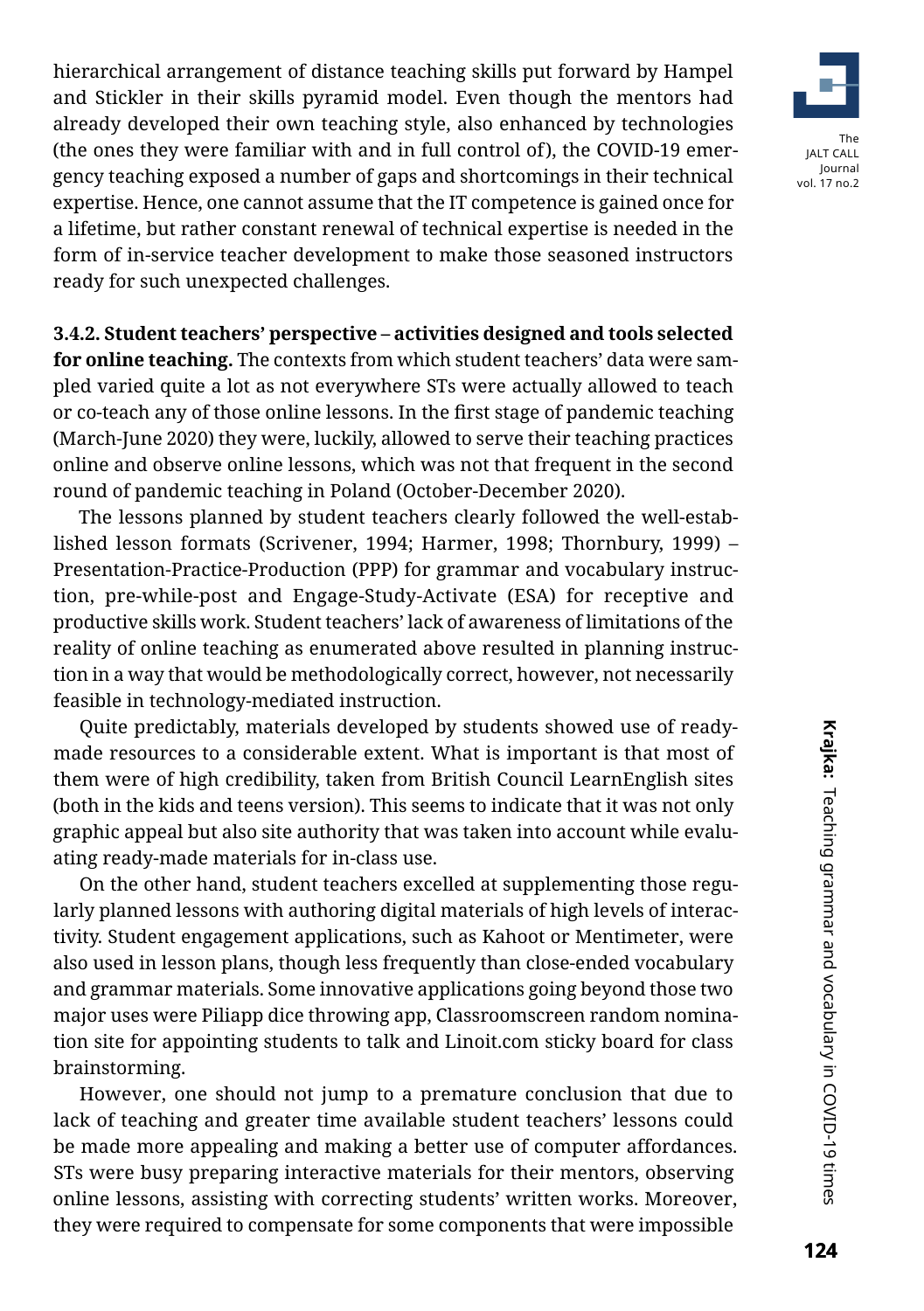125

to execute (e.g., individual teaching) with a greater amount of duties in other work categories.

### **4. Discussion**

The present study evidenced that in an emergency educational situation as was the case with the sudden shift from F2F to online instruction due to COVID-19 lockdown, teachers find it easiest to teach by trying to mirror in-class learning in the online mode. Whenever it was made possible, the participants of the study tried to teach synchronously online, mainly via Zoom, doing their best to provide students with the same kind of experience they would get in a regular classroom. This was evidenced in the attempts to set up pair/group work activities in breakout rooms or vocabulary/grammar presentations, mindmaps or vocabulary brainstorming through screen sharing. Obviously, it was not that easy to organise and manage (especially group work in separate breakout rooms), however, teachers were still ready to take up the challenge. Thus, when reflecting on Puentedura's SAMR framework, it is clearly visible that whenever possible, teachers opted for Substitution, with some use of Augmentation. This trend was also visible in lesson plans prepared by trainees – they were actually quite determined to plan and conduct lessons in the way that was recommended/instructed in classes before the pandemic. If not possible within Zoom, trainees were looking for other, external tools that could provide the same kind of language learning experience.

On the other hand, whenever synchronous grammar and vocabulary teaching was not possible due to technical limitations on the part of the school, the teacher or the students, or it was not the agreed mode of work for a particular school, the teachers clearly went into more sophisticated forms of the SAMR model. Modification of instruction, Reformulation of specific parts of lessons, flipping the classroom by preparing and sending grammar explanations together with interactive materials were the most frequent ways of adapting instruction to the asynchronous mode. Very few teachers (2 out of 42) reported the use of an e-learning platform (here, Google Classroom), which could manage asynchronous learning, provide timing, sequencing and assessment. The eventual choice of the transposition of instruction from face-to-face to online mode was conditioned by the familiarity with the platforms (luckily, rapidly growing over the first round of pandemic teaching, relatively well-established in the second round). Without confidence in the use of new tools it is unrealistic to expect more advanced forms of learning design, such as Modification or Reformulation. Hence, predominant use of Substitution activities was the natural (and effective) response to the emergency teaching situation encountered by quite a few teachers.

The analysis of lesson plans, interviews and digital materials created by both student teachers and school mentors showed that most materials were close-ended and focused on discrete items of grammar and vocabulary, hence, corresponding to the behaviourist view. Even though this approach was at its heyday some 40 or 50 years ago, repetition is still an indispensable part

# The JALT CALL Journal vol. 17 no.2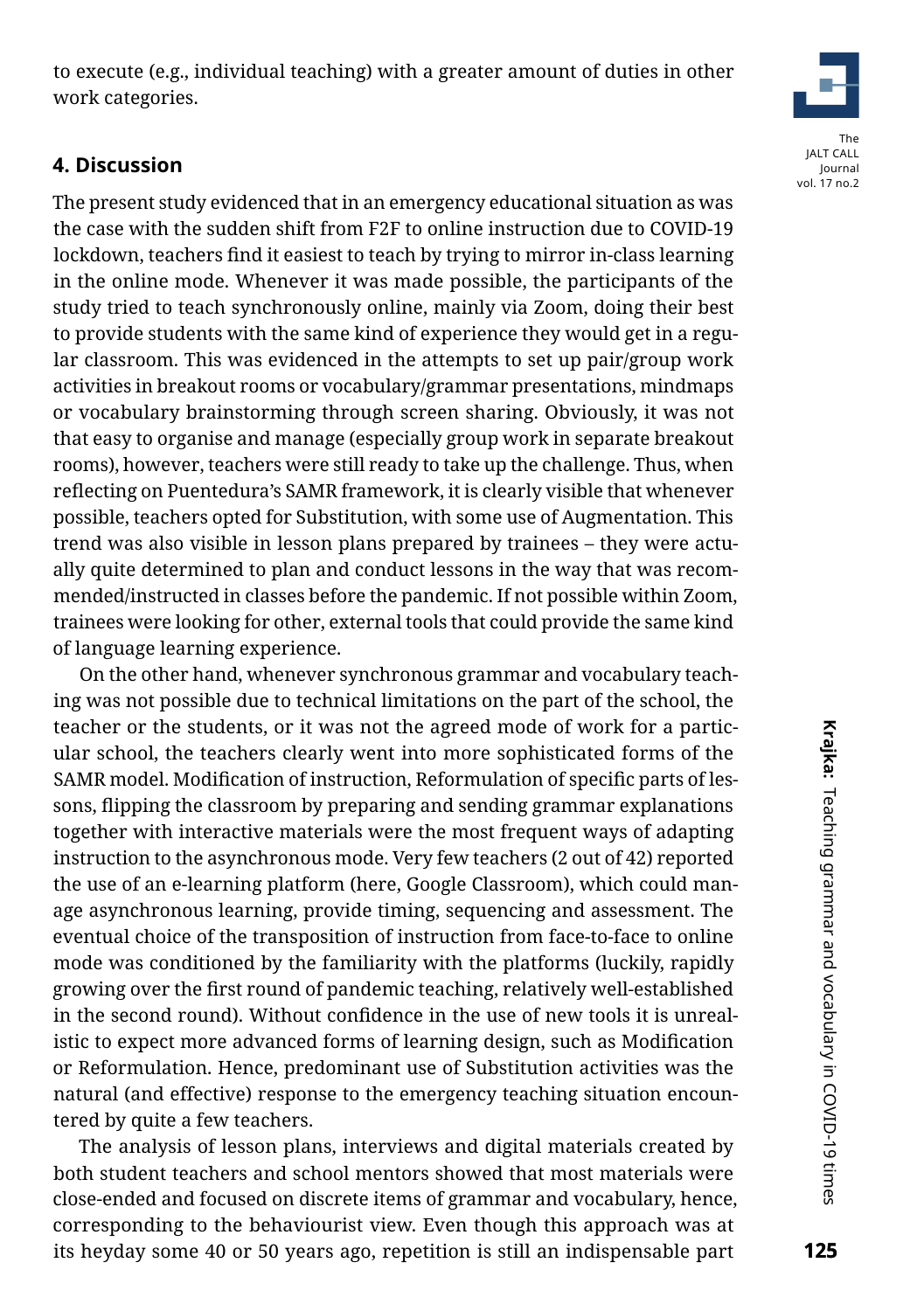of language learning, especially at the primary level. Predominant focus on behaviourist-style learning patterns exhibited by the analyzed corpus reflected primary students' learning needs. Thanks to more appealing graphics, greater interactivity, animations and multimedia integration the digital materials from the corpus were highly effective. Therefore, the COVID-19 era showed the effectiveness of the blend of behaviourist and integrated approaches to technology use in the classroom. At the same time, many lesson plans exhibited some traces of Communicative CALL, especially by providing online materials as stimulus for listening, reading and speaking, as well as by organising oral tasks in smaller breakout rooms. On the other hand, there were virtually no activities that could be attributed to the connectivist approach – most probably, even though exploiting the social dimension of instruction could bring about significant learning benefits, due to difficulties with organising and managing group work at a distance teachers refrained from implementing such lessons.

Finally, the interviews with teachers highlighted their attitudes towards online teaching, the perception of advantages and drawbacks, the problems encountered and the solutions implemented. Indirectly, the interviews aimed at examining at which stage of the skills pyramid (Hampel and Stickler, 2005) teachers seemed to exist and what kind of training would need to be provided to make their online teaching more effective. Initially, right after the lockdown, many teachers were struggling at level 1 ("Basic ICT competence") to arrive at level 2 ("Specific technical competence"). This self-made training went alongside acquiring skills at higher levels of the pyramid model, as the gaps in competence at lower levels went together with enhanced skills at higher levels (mainly communicative competence and own teaching style) which were acquired through years of experience. Hence, it is clear how lower level skills can be overwritten by higher level teaching expertise. At the same time, due to school and community polices, parental expectations or technical restrictions, teachers' competence building was not a straightforward process of going up by consolidating skills at a lower level. Instead, teachers showed confidence in some selected areas, certain preferred lesson patterns or useful tools. They seemed to go up and down the pyramid, which again puts its linear ordering into question.

Towards the end of the first stage of the pandemic teaching (March-June 2020) most teachers got to level 3, "Awareness of constraints and possibilities," which was visible in how they knew what teaching devices are missing or how to make the best use of the multimodality of the medium by combining text chat with audio (e.g. for giving simultaneous written feedback without interrupting the student's oral contribution). Few instructors investigated in the study moved to the higher levels – "Online socialisation," "Facilitating communicative competence," "Creativity, choice/selection." The ultimate level of Hampel and Stickler's Skills pyramid, "Development of own style," is obviously most wanted, however, it needs to gradually emerge. What seems necessary here is not only time, but also training support (which was so severely missing in many contexts), good practice examples, and intrinsic motivation to develop it. In the first phase of the COVID-19 lockdown-era tutors perceived distance

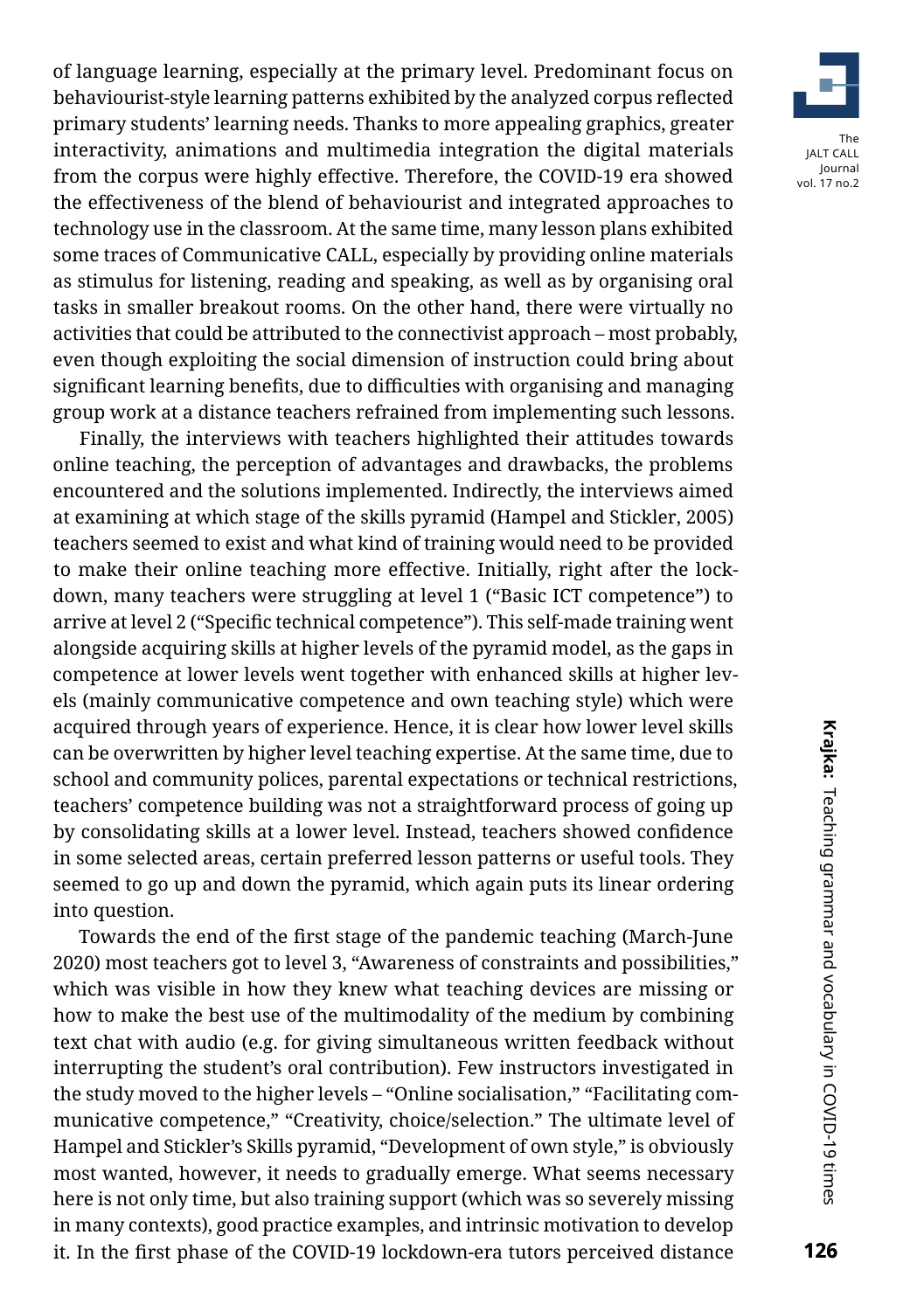

It is not the point of the present study to juxtapose the two groups of teachers (pre-service and in-service) since they have different characteristics and duties in the instructional process. Student teachers were clearly supposed to play a supportive role for their mentors, by providing assistance in digital materials development, designing lesson plans, solving technical problems or supporting weaker students during online lessons. The evidence from the corpus (especially student teachers' evaluations) shows how the two groups of teachers with such diverse characteristics can possibly work together compensating for each other's shortcomings and exploiting strengths.

The second phase of the pandemic distance teaching (October-January 2020) solved at least some of these problems – there was some state support in terms of equipment money allowance for teachers, provision of facilities for schools and development of a common collaborative platform. Clearly, the second round of teaching (which, luckily, came after 2 months of face-to-face instruction) was much more anticipated by teachers, school administration and parents, which made distance teaching more effective.

Finally, when comparing the first and the second round of pandemic teaching, it seems the emergency teaching experience has resulted in making many language teachers either (partially or fully) skilled, or at least aware of, the following competences:

- ► managing students in a selected online learning environment,
- ► setting up classes,
- ► arranging breakout rooms,
- ► managing video, voice and chat channels,
- ► using screensharing for presentation and feedback-giving,
- $\triangleright$  setting up events and organising delivery of student assignments.

These skills are of a mainly technical nature and their acquisition, together with some improvement as regards teacher equipment, resulted in a better shape of the COVID-era instruction during the second round of pandemic teaching. However, the problems on the part of students, both technical and psychological, remained, as solving them demands more serious and systematic action than just a certain equipment money allowance from the state.

# **[5. Conclusion](https://www.classcraft.com/)**

The COVID-19 Spring 2020 lockdown changed the shape of language education in Poland to a great extent. Virtually overnight, schools and teachers had to find their own ways of teaching online, with little support, forced to experiment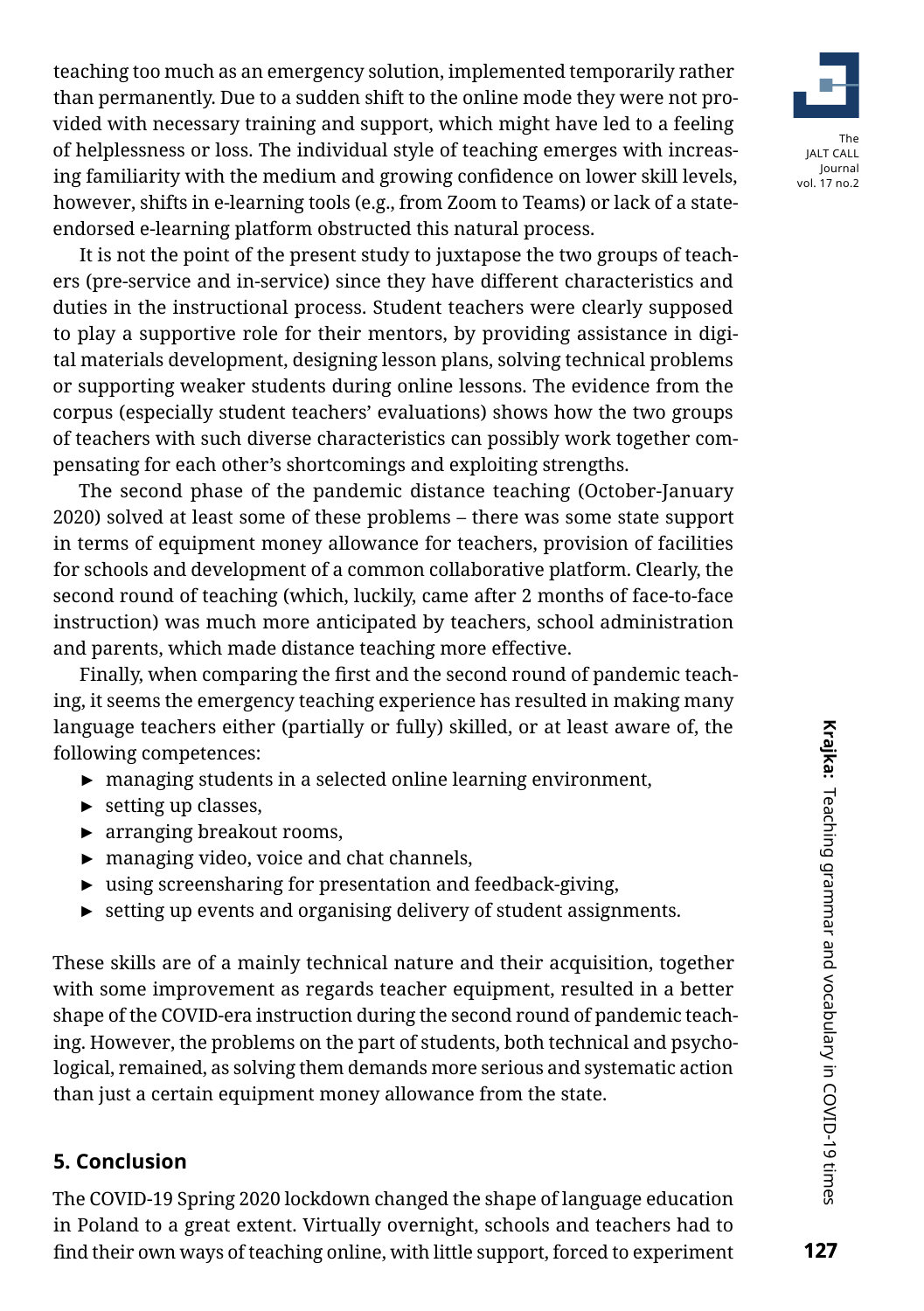The current study showed the applicability of well-established approaches to technology-enhanced grammar and vocabulary instruction (phases of CALL, SAMR and Skills pyramid) in explaining whatever was happening in Polish language education in the summer term of 2019/2020. Due to the emergency character of shift to online teaching, it is quite understandable that tutors tried to mirror the traditional instruction in the synchronous teaching (Substitution). Whenever this happened to be impossible, augmentation of instruction, enrichment of close-ended behaviourist quizzes and worksheets with multimedia was supposed to motivate students and ensure effective instruction.

The online teaching during lockdown showed how important appropriate teacher training is – not only within the domain of technical competence (even more advanced aspects of it), but, more importantly, harnessing selected tools to fit one's own teaching style. It is only after gaining confidence in using tools that one's own technology-mediated teaching style can actually be expected to appear. However, it is more than clear that IT competence is not gained once for a lifetime, and constant updating of digital expertise through in-service teacher development is a prerequisite for successful online teaching. Luckily, as was evidenced by the study, in many cases the fact that experienced teachers had their own teaching style developed helped them "survive" and compensate for gaps in technical expertise.

Hopefully, the online teaching experiment will inspire authorities to redefine teacher education standards in terms of ICT competence requirements and will result in making technology-mediated teaching a more prominent topic in the teacher development curriculum. The first signs of this reflection were already visible during the second round of pandemic teaching (Autumn 2020). Hopefully, the whole COVID-19 teaching experience will have a longlasting effect on the quality of teacher education and the teachers' ability to shift modes of instruction from face-to-face through blended to online more and more effortlessly.

# **6. References**

- Adnan, M. (2018). Professional development in the transition to online teaching: The voice of entrant online instructors. *ReCALL*, *30*(1), 88–111. <https://doi.org/10.1017/S0958344017000106>
- Arifani, Y., Hidayat, N., Mulyadi, D., & Wardhono, A. (2020). Enhancing EAP learners' vocabulary acquisition: An investigation of individual SMS-based reporting activities. *Teaching English with Technology, 20*(5), 125–146.
- Arnold, N., Ducate, L., & Lomicka, L. (2007). Virtual communities of practice in teacher education. In M. A. Kassen, R. Z. Lavine, K. Murphy-Judy & M. Peters (Eds.), *Preparing and developing technology-proficient L2 teachers*  (pp. 103–132). San Marcos, TX: CALICO.

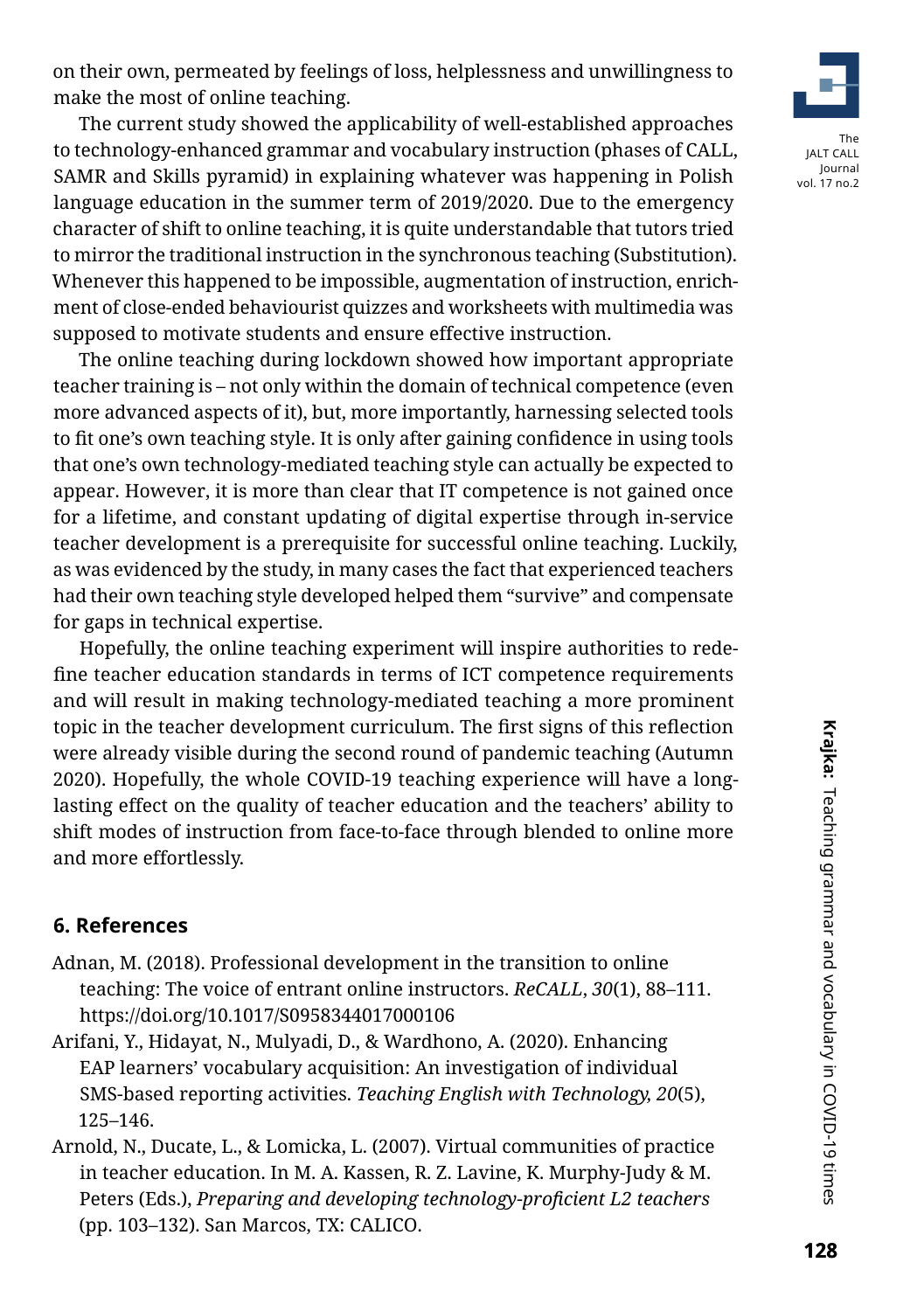- Awada, G., & Burston, J. (2020). Effect of learner proficiency levels on methodological effectiveness: Case of STAD and WebQuest (STADIBTM). *Teaching English with Technology, 20*(2), 63–84.
- Azama, Y. (2015). *Effective integration of technology in a high school beginning Japanese class*. Unpublished MA Thesis. Monterey Bay, California State University.
- Bataineh, R. F., & Mayyas, M. B. (2017). The utility of blended learning in EFL reading and grammar: A case for Moodle. *Teaching English with Technology, 17*(3), 35–49.
- Bauer-Ramazani, C. (2006) Training CALL teachers online. In P. Hubbard & M. Levy (eds.), *Teacher Education in CALL* (pp. 183–200). Philadelphia, PA: John Benjamins Publishing Company.

Bax, S. (2003). CALL – past, present and future. *System, 31*, 13–28.

Baytiheh, H. (2018). Online learning during post-earthquake school closures. *Disaster Prevention and Management*, 27(1), 215–227. <https://doi.org/10.1108/DPM-07-2017-0173>

Broadaway, R. (2011). Content-based instruction using Moodle: Creating a website to mirror and enhance a print textbook. *The JALT CALL Journal*, *7*(3), 335–349.<https://doi.org/10.29140/jaltcall.v7n3.126>

Burston, J. (2014). A survey of MALL curriculum integration: What the published research doesn't tell. *CALICO Journal*, 31(3), 303–322.

- Cabrera, P., Castillo, L., Gonzalez, P., Quiñónez, A., & Ochoa, C. (2018). The impact of using Pixton for teaching grammar and vocabulary in the EFL Ecuadorian context. *Teaching English with Technology, 18*(1), 53–76.
- Chambers, A., & Bax, S. (2006). Making CALL work: towards normalisation. *System, 34*, 465–479.
- Chapelle, C. (2001). *Computer applications in second language acquisition*. Cambridge: Cambridge University Press.
- Chapelle, C. & Hegelheimer, V. (2004). The English language teacher in the 21st century. In S. Fotos & C. Browne (Eds.), *New perspectives in CALL for second language classrooms* (pp. 299–316). Mahwah, NJ: Laurence Erlbaum.
- Comas-Quinn, A. (2011). Learning to teach online or learning to become an online teacher: An exploration of teachers' experiences in a blended learning course. *ReCALL*, *23*(3), 218–232.

<https://doi.org/10.1017/S0958344011000152>

- Compton, L. K. L. (2009). Preparing language teachers to teach language online: a look at skills, roles, and responsibilities. *Computer Assisted Language Learning*, 22(1), 73–99.
- Cote, T., & Milliner, B. (2018). A survey of EFL teachers' digital literacy: A report from a Japanese university. *Teaching English with Technology, 18*(4), 71–89.
- Cummings Hlas, A., Conroy, K., & Hildebrandt, S. A. (2017). Student teachers and CALL: Personal and pedagogical uses and beliefs. *CALICO Journal*, *34*(3), 336–354.<https://doi.org/10.1558/cj.26968>



The JALT CALL Journal vol. 17 no.2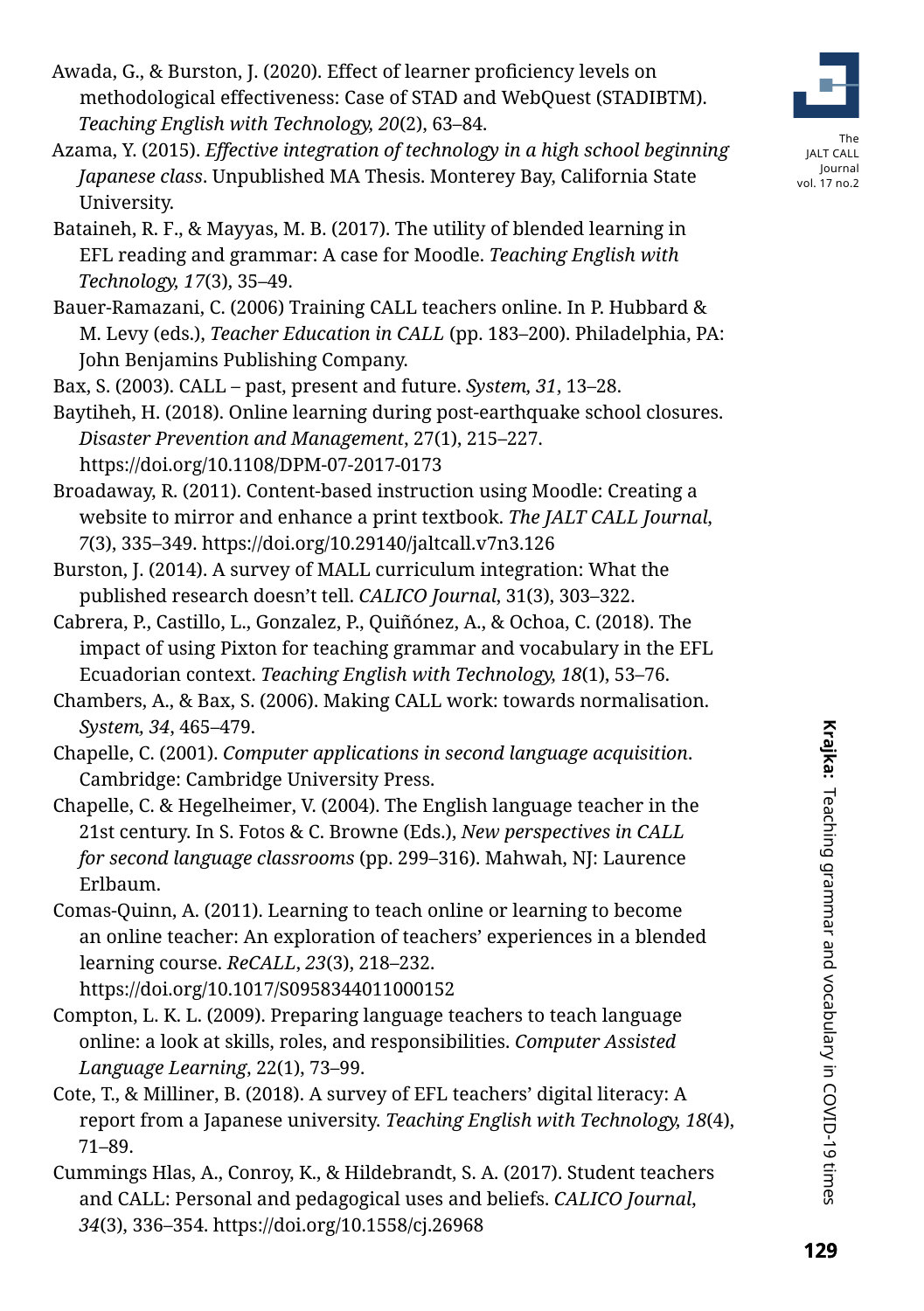- Dashtestani, R. (2014). EFL teachers' knowledge of the use and development of Computer-Assisted Language Learning (CALL) materials. *Teaching English with Technology, 14*(2), 3–27.
- Davies, G. (2002). ICT and Modern Foreign Languages: learning opportunities and training needs. *International Journal of English Studies*, 2(1), 1–18.
- De Ridder, I. (2002). Visible or invisible links: Does the highlighting of hyperlinks affect incidental vocabulary learning, text comprehension and the reading process? *Language Learning & Technology, 6*(1), 123–146. <http://llt.msu.edu/vol6num1/deridder/>
- Desjardins, F., & Peters, M. (2007) Single-course approach versus a program approach to develop technological competence in preservice language teachers. In M. A. Kassen, R. Z. Lavine, K. Murphy-Judy & M. Peters (Eds.), *Preparing and Developing Technology-Proficient L2 Teachers (pp. 3–21).* San Marcos, TX: CALICO.
- Dhawan, Sh. (2020). Online learning: A panacea in the time of COVID-19 crisis. *Journal of Educational Technology System*, 49(1), 5–22.
- Dizon, G. (2016). Quizlet in the EFL classroom: Enhancing academic vocabulary acquisition of Japanese university students. *Teaching English with Technology, 16*(2), 40–56.
- Djiwandono, P. I. (2020). How SAMR-based vocabulary teaching shapes vocabulary learning strategies. *Teaching English with Technology, 20*(4), 41–58.
- Dooly, M. (2009). New competencies in a new era? Examining the impact of a teacher training project. *ReCALL*, *21*(3), 352–369. <https://doi.org/10.1017/S0958344009990085>
- Dooly, M. (2013). Focusing on the social: Research into the distributed knowledge of novice teachers in online exchange. In C. Meskill (Ed.), *Online teaching and learning: Sociocultural perspectives. Advances in digital language learning and teaching* (pp. 137–155). London: Bloomsbury Academic.
- Egbert, J. (2006) Learning in context: Situating language teacher learning in CALL. In P. Hubbard & M. Levy (Eds.), *Teacher education in CALL* (pp. 167–181). Philadelphia, PA: John Benjamins Publishing Company.
- Egbert, J. L., & Shahrokni, S. A. (2019). Balancing old and new: Integrating competency-based learning into CALL teacher education. *The JALT CALL Journal, 15*(1), 3–18.
- Egbert, J., & Yang, Y. (2004). Mediating the digital divide in CALL classrooms: Promoting effective language tasks in limited technology contexts. *ReCALL*, *16*(2), 280–291. <https://doi.org/10.1017/S095834400400032>
- Felix, U. (2005). E-learning pedagogy in the third millennium: The need for combining social and cognitive constructivist approaches. *ReCALL*, *17*(1), 85–100.<https://doi.org/10.1017/S0958344005000716>
- Godwin-Jones, R. (2015). The evolving roles of language teachers: Trained coders, local researchers, global citizens. *Language Learning & Technology, 19*(1), 10–22.

Retrieved from <http://llt.msu.edu/issues/february2015/emerging.pdf>

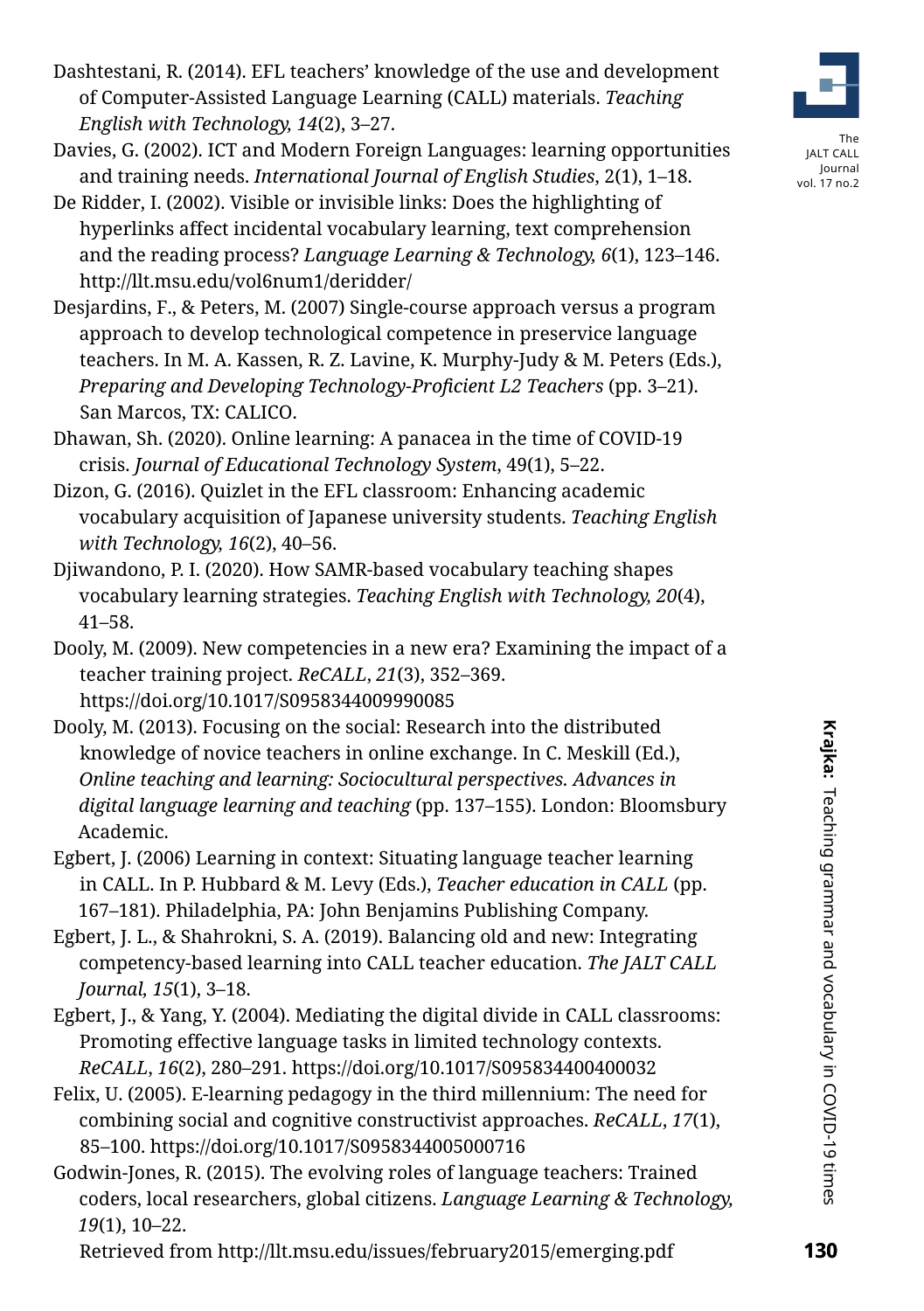- Grgurović, M. (2012). Blended learning in an ESL class: A case study. *CALICO Journal*, *29*(1), 100–117.
- Hall, D., & Knox, J. (2009). Issues in the education of TESOL teachers by distance education. *Distance Education*, *30*(1), 63–85.
- Hamilton, E. R., Rosenberg, J. M., & Akeaoglu, M. (2016). The Substitution Argumentation Modification Redefinition (SAMR) model: A critical review and suggestions for its use. *TechTrends: Linking Research and Practice to Improve Learning*, 60(5), 433–441.
- Hampel, R. (2006). Rethinking task design for the digital age: A framework for language teaching and learning in a synchronous online environment. *ReCALL*, *18*(1), 105–121. <https://doi.org/10.1017/S0958344006000711>
- Hampel, R., & Stickler, U. (2005). New skills for new classrooms: Training tutors to teach languages online. *Computer Assisted Language Learning, 18*(4), 311–326.
- Harmer, J. (1998). *How to teach English: An introduction to the practice of English language teaching*. Harlow: Longman.
- Hauck, M., & Stickler, U. (2006). What does it take to teach online? *CALICO Journal*, 23(3), 463–475.
- Hong, K. (2010). CALL teacher education as an impetus for L2 teachers in integrating technology. *ReCALL*, *22*(1), 53–69. <https://doi.org/10.1017/S095834400999019X>
- Hoven, D., & Palalas, A. (2011). (Re)conceptualizing design approaches for mobile language learning. *CALICO Journal*, *28*(3), 699–720. <https://doi.org/10.1558/cj.28.3.699-720>
- Hsu, H.-T. (2018). Incidental professional vocabulary acquisition of EFL business learners: Effect of captioned video with glosses. *The JALT CALL Journal, 14*(2), 119–142.
- Huang, H.-T., & Liou, H.-C. (2007). Vocabulary learning in an automated graded reading program. *Language Learning & Technology, 11*(3), 64–82. <http://llt.msu.edu/vol11num3/huangliou/>
- Hughes, J. E., & Scharber, C. (2008). Leveraging the development of Englishtechnology pedagogical content knowledge within the deictic nature of literacy. In AACTE's Committee on Innovation and Technology (Eds.), *Handbook of technological pedagogical content knowledge for educators*  (pp. 87–106). Mahwah, NJ: Laurence Erlbaum.
- Jenkins, H. (2009). *Confronting the challenges of participatory culture: Media education for the 21st century*. Cambridge, MA: MIT Press.
- Karakas, A., & Saricoban, A. (2012). The impact of watching subtitled animated cartoons on incidental vocabulary learning of ELT students. *Teaching English with Technology, 12*(4), 3–15.
- Kassen, M. A., Lavine, R. Z., Murphy-Judy, K., & Peters, M. (Eds.) (2007). *Preparing and developing technology-proficient L2 teachers*. San Marcos, TX: CALICO.



Journal vol. 17 no.2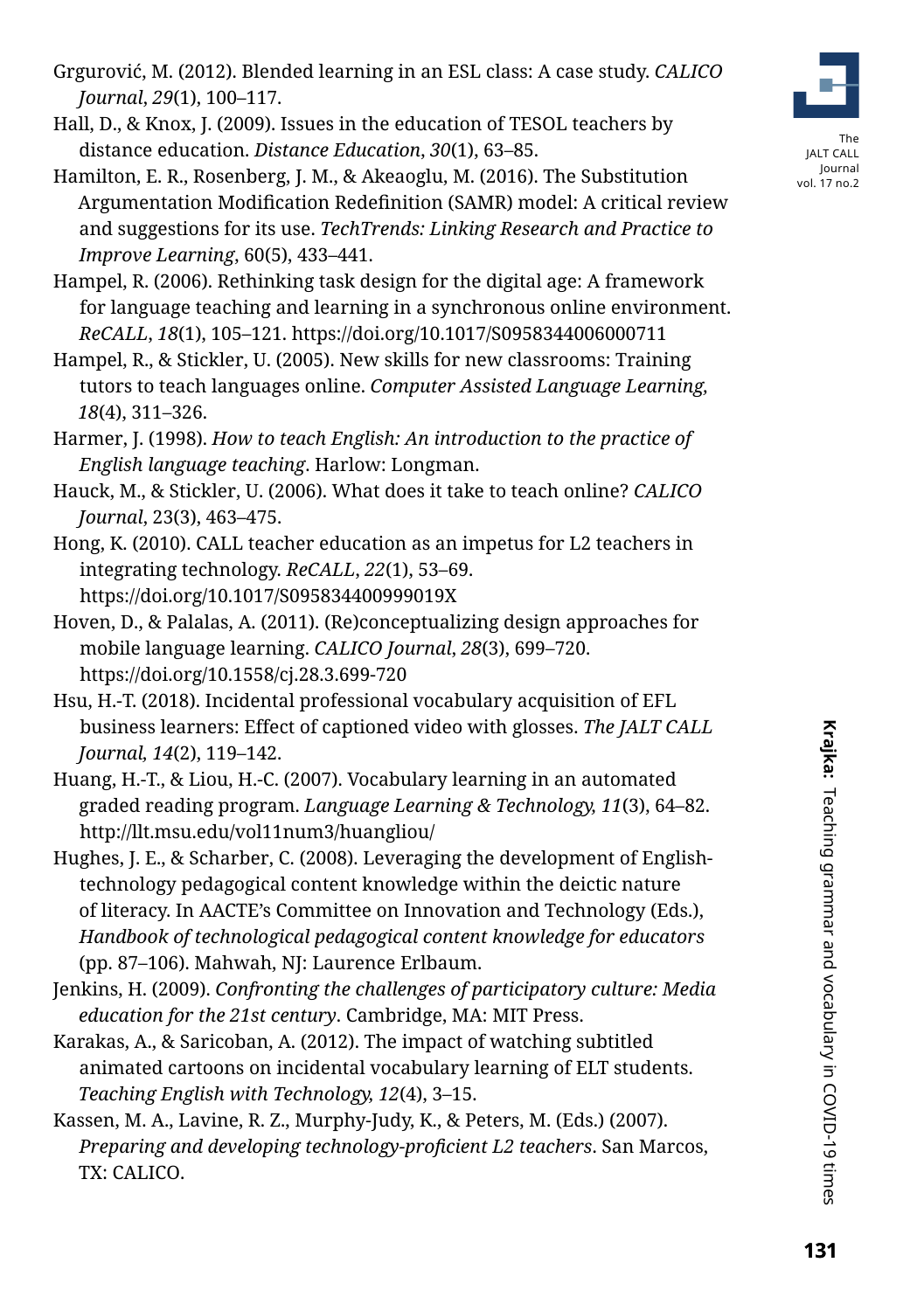- Kessler, G. (2006) Assessing CALL teacher training: What are we doing and what could we do better? In P. Hubbard & M. Levy (Eds.), *Teacher education in CALL* (pp. 23–42). Philadelphia, PA: John Benjamins Publishing Company.
- Kessler, G. (2007) Formal and informal CALL preparation and teacher attitude toward technology. *Computer Assisted Language Learning*, *20*(2), 173–188.
- Krajka, J. (2010). Matching large mixed-ability classes with reality. In J. Egbert (Ed.), *CALL in limited technology contexts* (pp. 119–134). San Marcos, TX: CALICO.
- Krajka, J. (2012). *The language teacher in the digital age.* Lublin: Maria Curie-Skłodowska University Press.
- Lee, H., Warschauer, M., & Lee, J. H. (2017). The effects of concordancebased electronic glosses on L2 vocabulary learning. *Language Learning & Technology, 21*(2), 32–51.

<http://llt.msu.edu/issues/june2017/leewarschauerlee.pdf>

- Leong, A. C. H., Abidin, M. J. Z., & Saibon, J. (2019). Learners' perceptions of the impact of using digital storytelling on vocabulary learning. *Teaching English with Technology, 19*(4), 3–26.
- Li, Z., & Hegelheimer, V. (2013). Mobile-assisted grammar exercises: Effects of self-editing in L2 writing. *Language Learning & Technology, 17*(3), 135–156. <http://llt.msu.edu/issues/october2013/lihegelheimer.pdf>
- Liu, P. L. (2016). Mobile English vocabulary learning based on conceptmapping strategy. *Language Learning & Technology, 20*(1), 128–140. Retrieved from <http://llt.msu.edu/issues/october2016/liu.pdf>
- Marinov, S. (2013). Training ESP students in corpus use challenges of using corpus-based exercises with students of non-philological studies. *Teaching English with Technology, 13*(4), 49–76.
- Mayer, R. E. (2001). *Multimedia learning*. New York: Cambridge University Press.
- McLean, S., Hogg, N., & Rush, T. W. (2013). Vocabulary learning through an online computerized flashcard site. *The JALT CALL Journal, 9*(1), 79–98.
- Meskill, C., & Anthony, N. (2014). Managing synchronous polyfocality in new media/new learning: Online language educators' instructional strategies. *System*, *42*, 177–188.
- Meskill, C., & Anthony, N. (2015). *Teaching Languages Online*. Clevedon: Multilingual Matters.
- Meskill, C., Anthony, N., & Sadykova, G. (2020). Teaching languages online: Professional vision in the making. *Language Learning & Technology*, *24*(3), 160–175. <http://hdl.handle.net/10125/44745>
- Meskill, C., & Sadykova, G. (2011). Introducing EFL faculty to online instructional conversations. *ReCALL*, *23*(3), 200–217.
- Levy, M., & Stockwell, G. (2006). *Options and Issues in Computer-Assisted Language Learning*. Mahwah, NJ: Laurence Erlbaum.
- Puentedura, R. (2006). Transformation, technology, and education. [Blog post]. Retrieved from<http://hipassus.com/resources/tte>



Journal vol. 17 no.2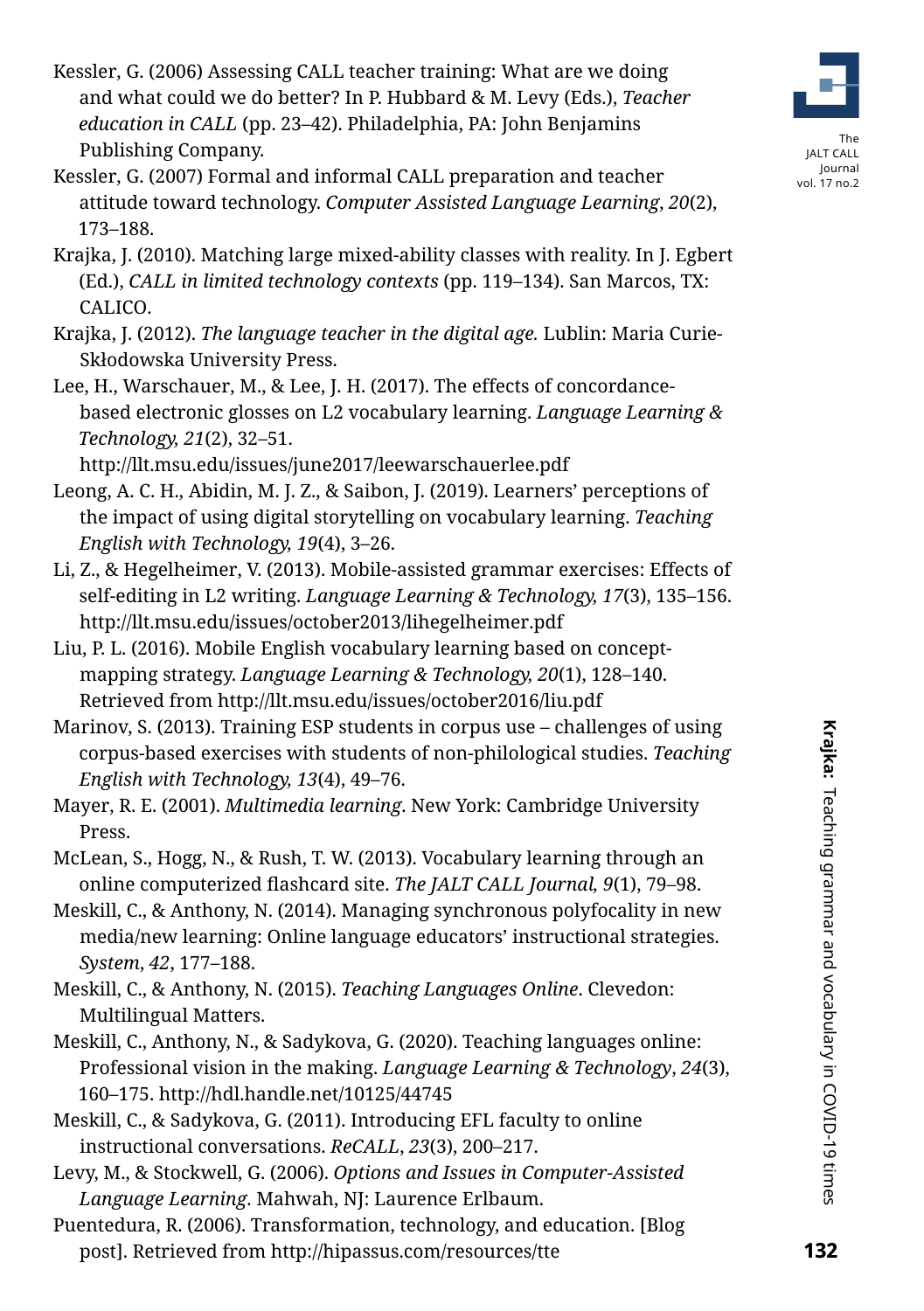- Ramezanali, N., & Faez, F. (2019). Vocabulary learning and retention through multimedia glossing. *Language Learning & Technology, 23*(2), 105–124. <https://doi.org/10125/44685>
- Richardson, J., & Alsup, J. (2015). From the classroom to the keyboard: How seven teachers created their online teacher identities. *The International Review of Research in Open and Distributed Learning, 16*(1), 142–167.



The JALT CALL Journal vol. 17 no.2

- Romrell, D., Ridder, L., & Wood, E. (2014). The SAMR Model as a framework for evaluating mlearning. *Journal of Asynchronous Learning Network*, 18(2), 1–14.
- Ross, A., Li, J., & Gunter, A. M. (2018). Learning Chinese in the digital age. In S. C. Wang & J. K. Peyton (Eds.), *CELIN Briefs Series* (pp.1–15)*.* New York: Asia Society.
- Sagarra, N., & Zapata, G. (2008). Blending classroom instruction with online homework: A study of student perceptions of computer-assisted L2 learning. *ReCALL*, *20*(2), 208–224.

<https://doi.org/10.1017/S0958344008000621>

- Sato, T., Murase, F., & Burden, T. (2020). An empirical study on vocabulary recall and learner autonomy through mobile-assisted language learning in blended learning settings. *CALICO Journal*, *37*(3), 254–276. <https://doi.org/10.1558/cj.40436>
- Scida, E. E., & Jones, J. N. (2016). New tools, new designs: A study of a redesigned hybrid Spanish program. *CALICO Journal*, *33*(2), 174–200. [https://doi.org/10.1558/cj.v33i2.26053.](https://doi.org/10.1558/cj.v33i2.26053)

Scrivener, J. (1994). *Learning teaching.* Oxford: Macmillan Heinemann.

- Simanjuntak, R. R. (2020). Learning specific academic vocabulary using MALL: Experience from Computer Science students. *Teaching English with Technology, 20*(5), 87–107.
- Stracke, E. (2007). A road to understanding: A qualitative study into why learners drop out of a blended language learning (BLL) environment. *ReCALL*, *19*(1), 57–78. <https://doi.org/10.1017/S0958344007000511>
- Thornbury, S. (1999). Lesson art and design. *ELT Journal*, 53(1), 4–11.
- Tomlinson, B. (2003). Developing materials to develop yourself. *Language Learning, 5*(4).

Retrieved from <http://www.hltmag.co.uk/jul03/martjul031.rtf>

- Tomlinson, B. (2012). Materials development for language learning and teaching. *Language Teaching, 45*(2), 143–179.
- Tour, E. (2015). Digital mindsets: Teachers' technology use in personal life and teaching. *Language Learning & Technology, 19*(3), 124–139. Retrieved from <http://llt.msu.edu/issues/october2015/tour.pdf>
- Trinder, R. (2016). Blending technology and face-to-face: Advanced students' choices. *ReCALL*, *28*(1), 83–102.<https://doi.org/10.1017/S0958344015000166>
- Wang, S., & Smith, S. (2013). Reading and grammar learning through mobile phones. *Language Learning & Technology, 17*(3), 117–134. <http://llt.msu.edu/issues/october2013/wangsmith.pdf>